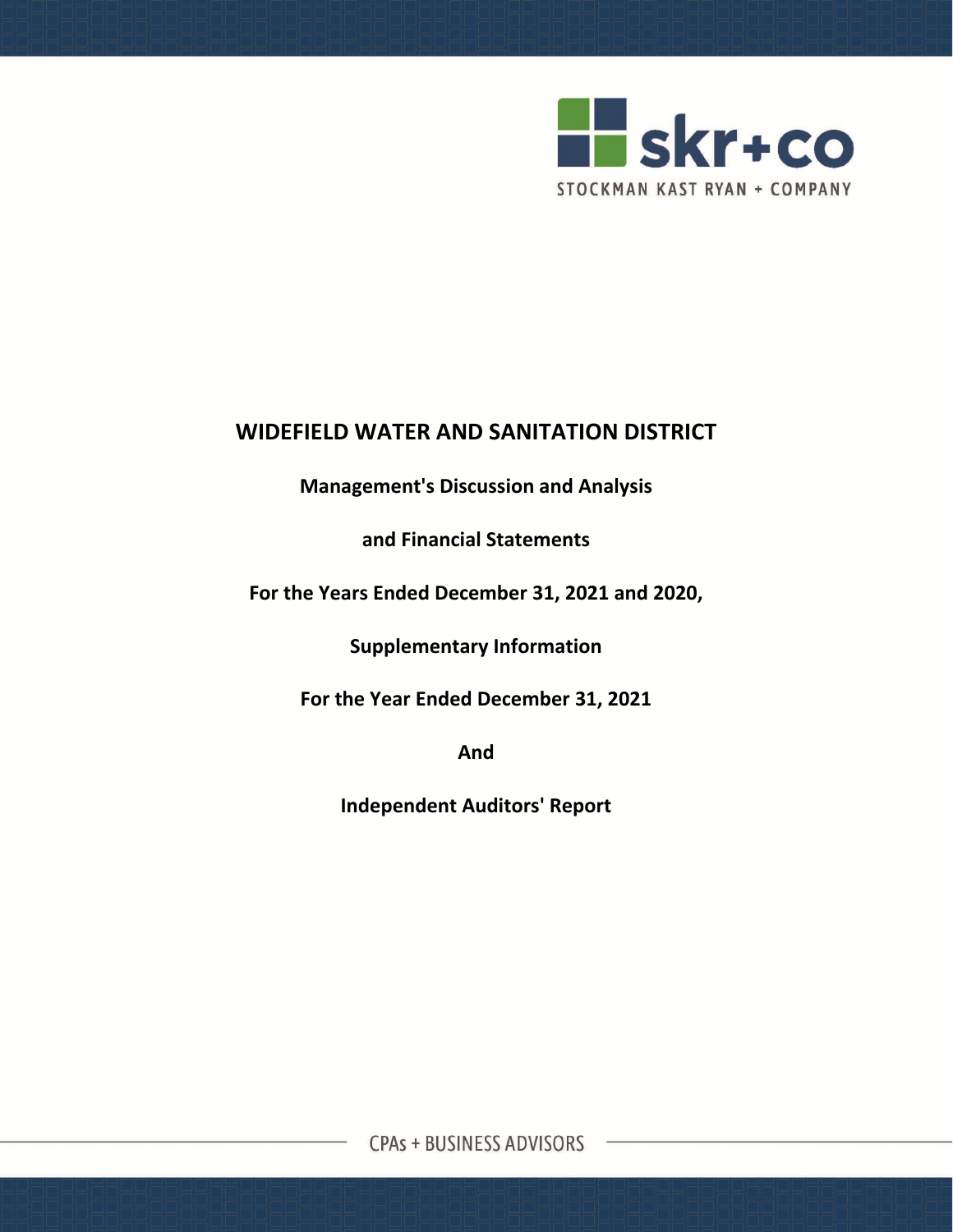| <b>TABLE OF CONTENTS</b>                                                      |      |
|-------------------------------------------------------------------------------|------|
|                                                                               | Page |
| <b>INDEPENDENT AUDITORS' REPORT</b>                                           | 1    |
| <b>MANAGEMENT'S DISCUSSION AND ANALYSIS</b>                                   | 4    |
| <b>FINANCIAL STATEMENTS FOR THE YEARS ENDED</b><br>DECEMBER 31, 2021 AND 2020 |      |
| <b>Statements of Net Position</b>                                             | 8    |
| Statements of Revenues, Expenses and Changes in Net Position                  | 10   |
| <b>Statements of Cash Flows</b>                                               | 11   |
| Notes to Financial Statements                                                 | 13   |
| SUPPLEMENTAL SCHEDULE FOR THE YEAR ENDED DECEMBER 31, 2021                    |      |
| Schedule of Revenues, Expenses and Changes in Net Position Compared to Budget | 22   |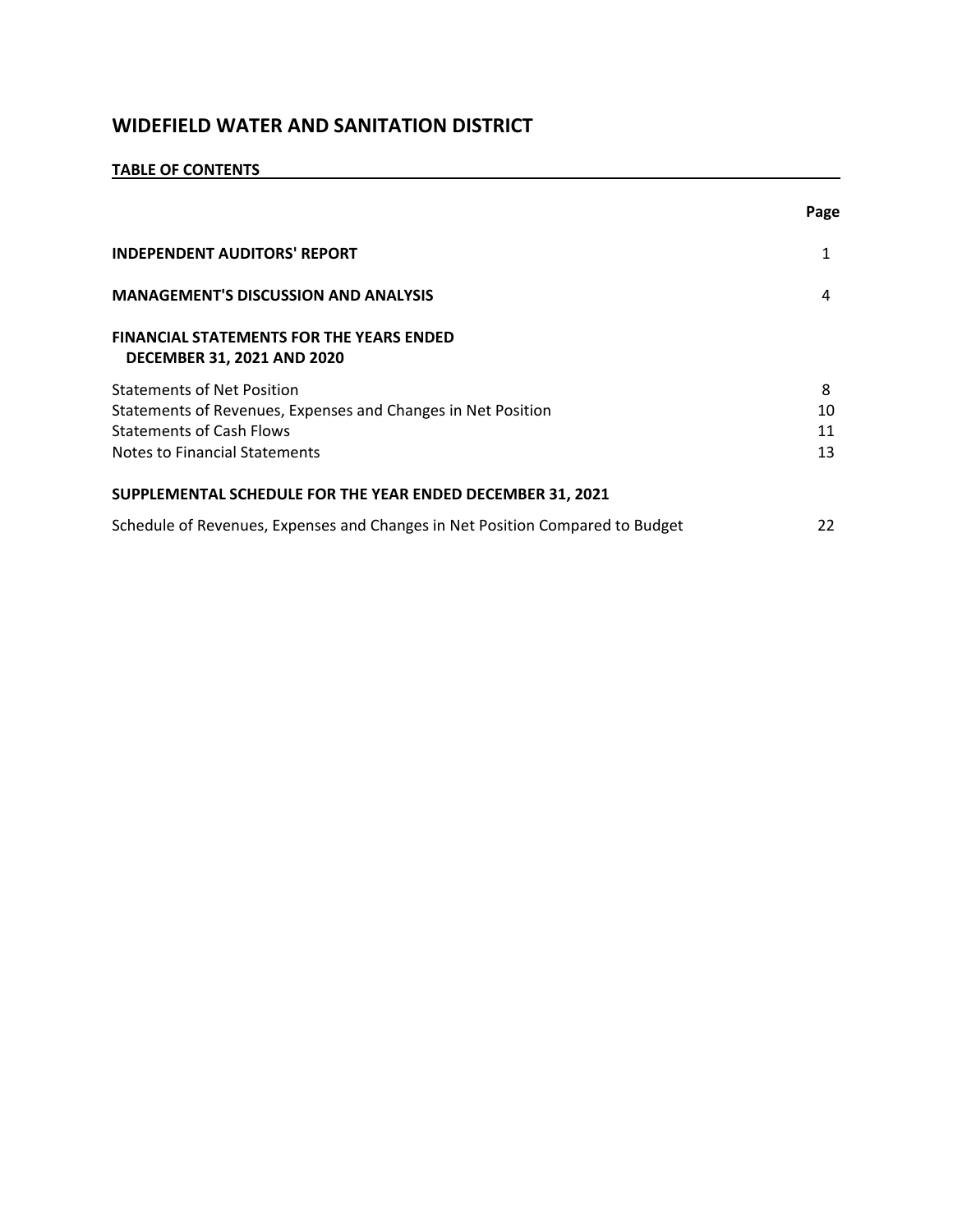

#### **INDEPENDENT AUDITORS' REPORT**

To the Board of Directors Widefield Water and Sanitation District

#### **Opinion**

We have audited the accompanying financial statements of Widefield Water and Sanitation District (the District) as of and for the years ended December 31, 2021 and 2020, and the related notes to the financial statements, which collectively comprise the District's basic financial statements as listed in the table of contents.

In our opinion, the financial statements referred to above present fairly, in all material respects, the financial position of the District as of December 31, 2021 and 2020, and the changes in its financial position and its cash flows for the years then ended in accordance with accounting principles generally accepted in the United States of America.

#### **Basis for Opinion**

We conducted our audit in accordance with auditing standards generally accepted in the United States of America. Our responsibilities under those standards are further described in the Auditors' Responsibilities for the Audit of the Financial Statements section of our report. We are required to be independent of the District and to meet our other ethical responsibilitiesin accordance with the relevant ethical requirements relating to our audit. We believe that the audit evidence we have obtained issufficient and appropriate to provide a basis for our audit opinion.

#### **Responsibilities of Management for the Financial Statements**

Management is responsible for the preparation and fair presentation of these financial statements in accordance with accounting principles generally accepted in the United States of America, and for the design, implementation and maintenance of internal control relevant to the preparation and fair presentation of financial statements that are free from material misstatement, whether due to fraud or error.

In preparing the financial statements, management is required to evaluate whether there are conditions or events considered in the aggregate, thatraise substantial doubt about the District's ability to continue as a going concern within one year after the date that the financial statements are available to be issued.

#### **Auditors' Responsibility for the Audit of the Financial Statements**

Our objectives are to obtain reasonable assurance about whether the financial statements as a whole are free from material misstatement, whether due to fraud or error, and to issue an auditors' report that includes our opinion. Reasonable assurance is a high level of assurance but is not absolute assurance and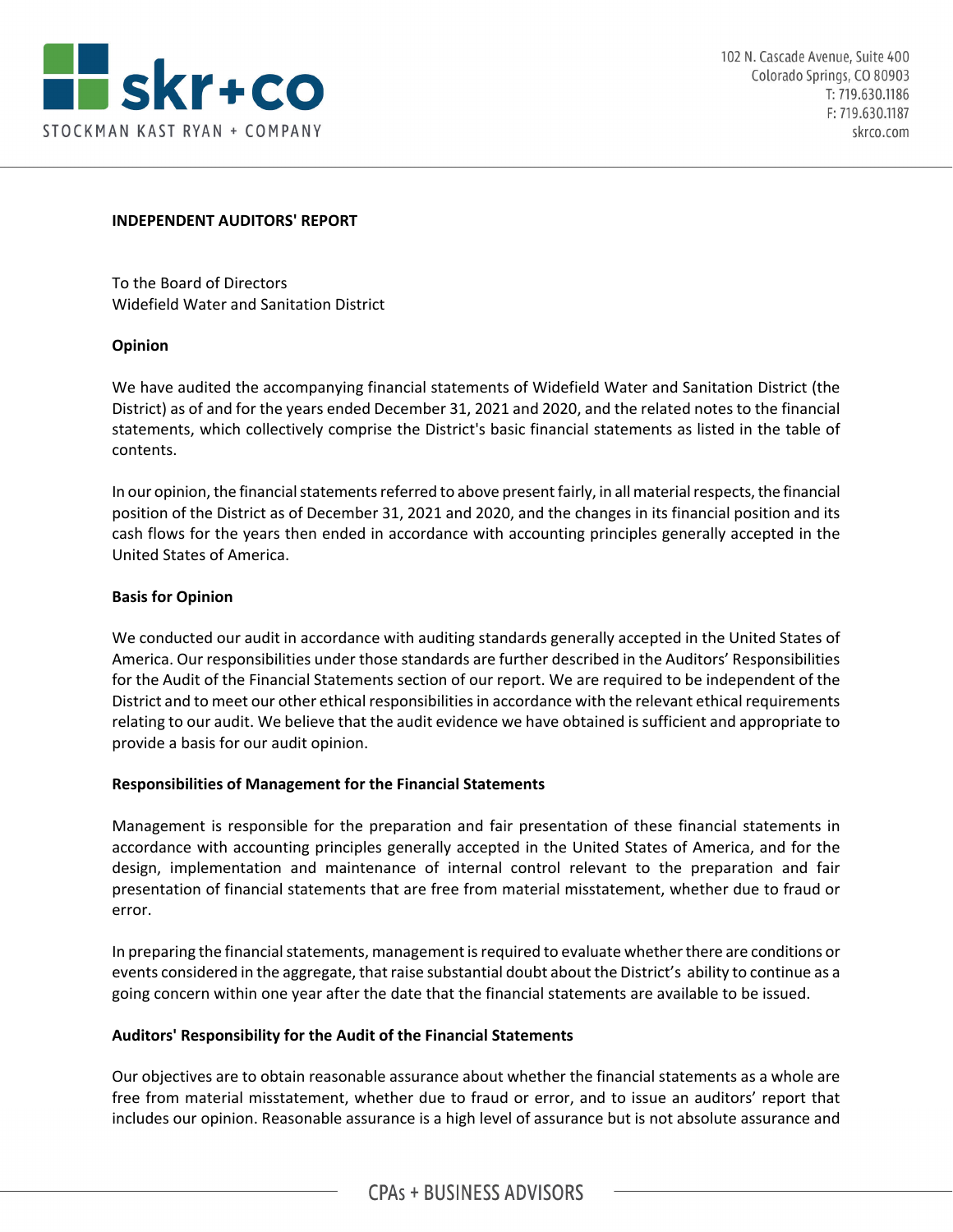therefore is not a guarantee that an audit conducted in accordance with generally accepted auditing standards will always detect a material misstatement when it exists. The risk of not detecting a material misstatement resulting from fraud is higher than for one resulting from error, as fraud may involve collusion, forgery, intentional omissions, misrepresentations, or the override of internal control. Misstatements are considered material if there is a substantial likelihood that, individually or in the aggregate, they would influence the judgment made by a reasonable user based on the financial statements.

In performing an audit in accordance with generally accepted auditing standards we:

- Exercise professional judgment and maintain professional skepticism throughout the audit.
- Identify and assess the risks of material misstatement of the financial statements, whether due to fraud or error, and design and perform audit procedures responsive to those risks. Such procedures include examining, on a test basis, evidence regarding the amounts and disclosures in the financial statements.
- Obtain an understanding of internal control relevant to the audit in order to design audit procedures that are appropriate in the circumstances, but not for the purpose of expressing an opinion on the effectiveness of the Company's internal control. Accordingly, no such opinion is expressed.
- Evaluate the appropriateness of accounting policies used and the reasonableness of significant accounting estimates made by management, as well as evaluate the overall presentation of the financial statements.
- Conclude whether, in our judgment, there are conditions or events, considered in the aggregate, that raise substantial doubt about the Company's ability to continue as a going concern for a reasonable period of time.

We are required to communicate with those charged with governance regarding, among other matters, the planned scope and timing of the audit, significant audit findings, and certain internal control related matters that we identified during the audit.

#### **Report on Required Supplemental Information**

Accounting principles generally accepted in the United States of America require that the management's discussion and analysis on pages 3 through 6 be presented to supplement the basic financial statements. Such information, although not a part of the basic financial statements, is required by the Governmental Accounting Standards Board, who considers it to be an essential part of financial reporting for placing the basic financial statements in an appropriate operational, economic, or historical context. We have applied certain limited procedures to the required supplementary information in accordance with auditing standards generally accepted in the United States of America, which consisted of inquiries of management about the methods of preparing the information and comparing the information for consistency with management's responses to our inquiries, the basic financial statements, and other knowledge we obtained during our audit of the basic financial statements. We do not express an opinion or provide any assurance on the information because the limited procedures do not provide us with sufficient evidence to express an opinion or provide any assurance.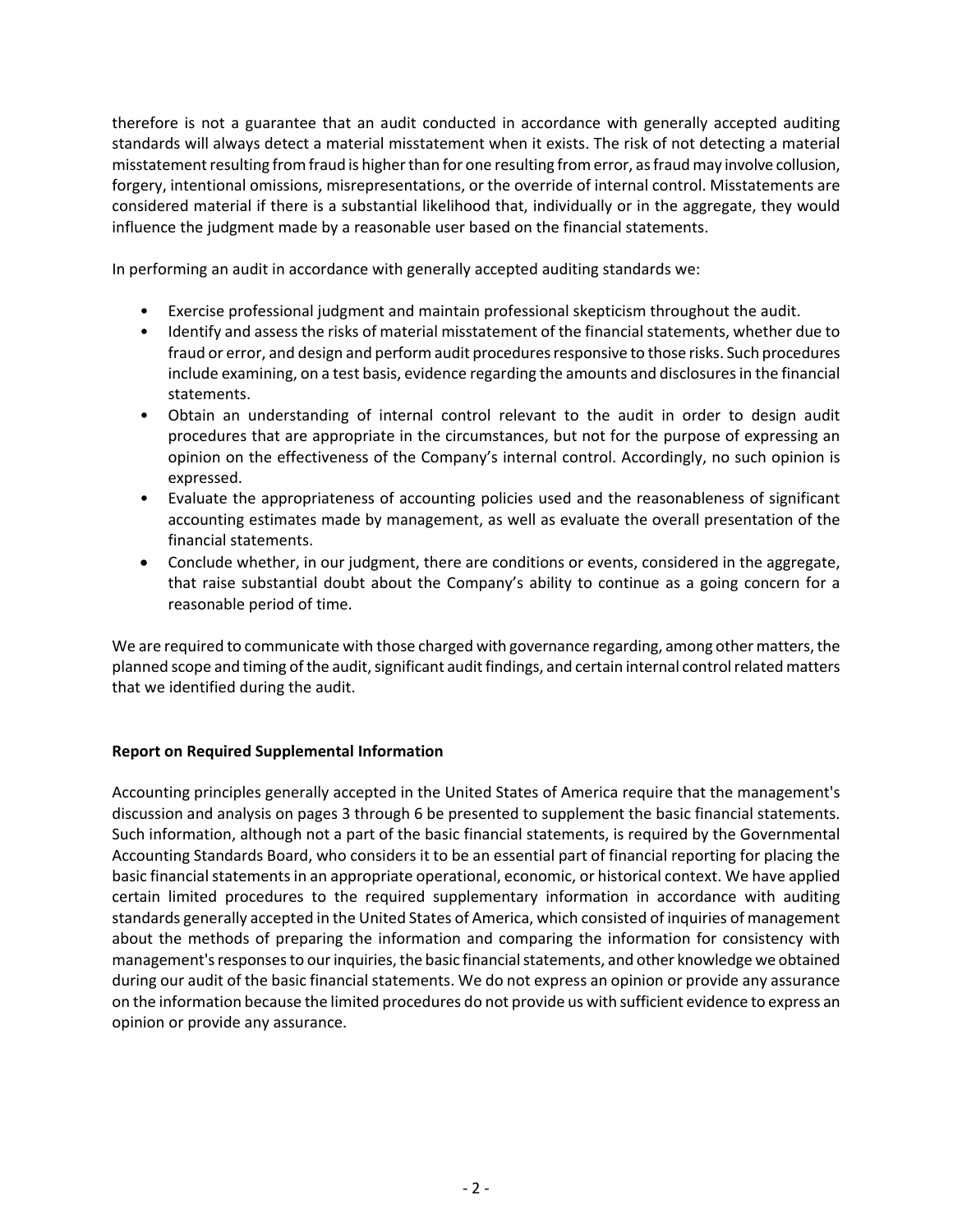### **Report on Other Supplemental Information**

Our audits were conducted for the purpose of forming an opinion on the financial statements that collectively comprise the District's basic financial statements. The supplementary schedule of revenues, expenses and changes in net position compared to budget is presented for purposes of additional analysis and is not a required part of the basic financial statements. The supplementary schedule of revenues, expenses and changes in net position compared to budget is the responsibility of management and was derived from and relates directly to the underlying accounting and other records used to prepare the financial statements. Such information has been subjected to the auditing procedures applied in the audit of the financial statements and certain additional procedures, including comparing and reconciling such information directly to the underlying accounting and other records used to prepare the financial statements or to the financial statements themselves, and other additional procedures in accordance with auditing standards generally accepted in the United States of America. In our opinion, the information is fairly stated in all material respects in relation to the financial statements as a whole.

# *Stockman Kast Ryan + Co, LLP*

May 17, 2022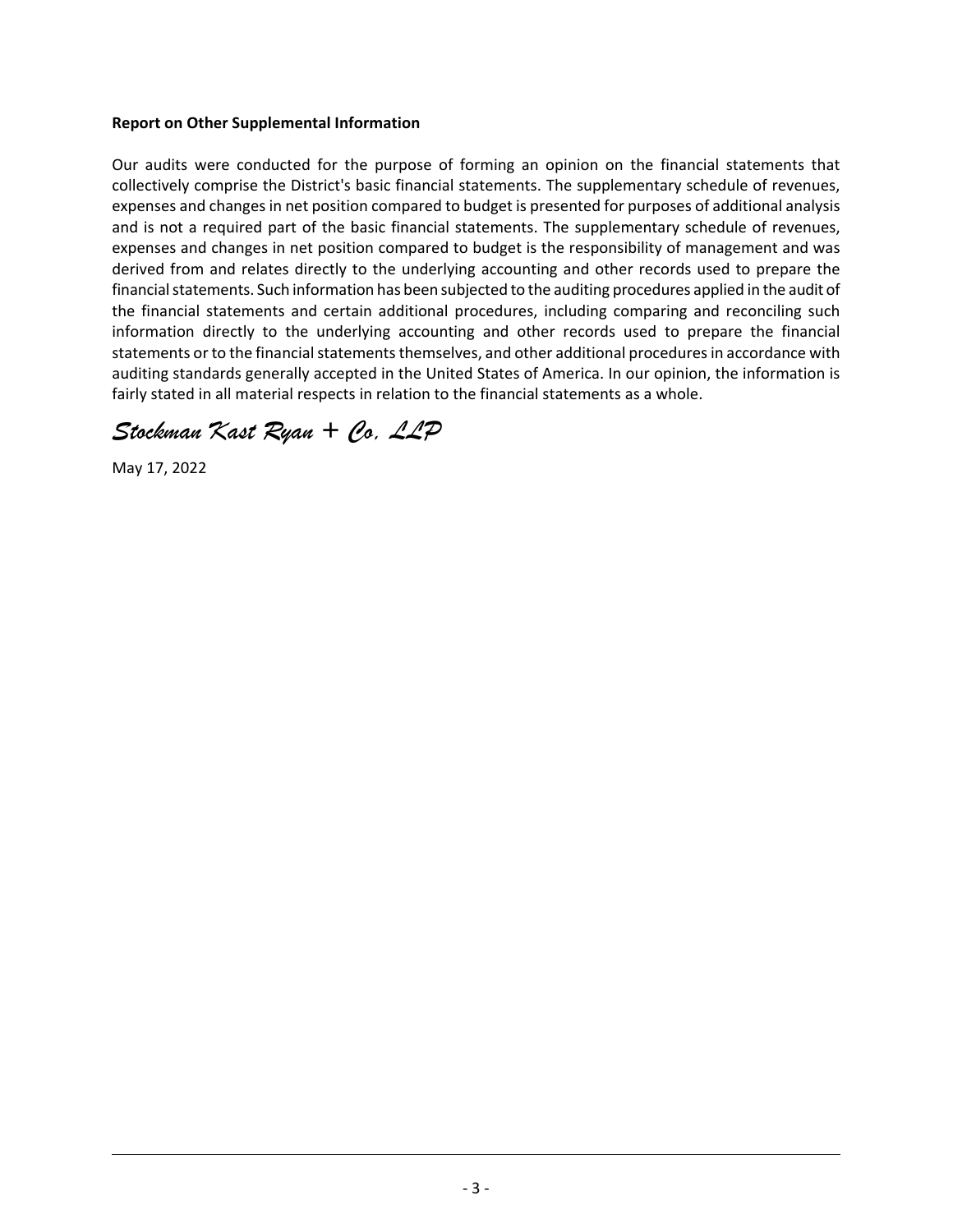### **MANAGEMENT'S DISCUSSION AND ANALYSIS**

This section of the District's annual financial report presents an analysis of the District's financial performance during the fiscal years ended December 31, 2021 and 2020. The information is presented in conjunction with the audited basic financial statements, which follow this section.

#### OVERVIEW OF THE FINANCIAL STATEMENTS

This annual report consists of the following three parts: Management's Discussion and Analysis, Financial Statements, and Supplementary Information. The Financial Statementsinclude notes which explain in detail some of the information included in the financial statements.

#### REQUIRED FINANCIAL STATEMENTS

The Financial Statements of the District report information utilizing the full accrual basis of accounting. The Financial Statements conform to accounting principles, which are generally accepted in the United States of America. The Statement of Net Position includesinformation on the District's assets, deferred outflows and liabilities and provides information about the nature and amounts of investments in resources (assets) and the obligations to District creditors. The Statement of Activities and Changes in Net Position identifies the District's revenues and expenses for the fiscal years ended December 31, 2021 and 2020. This statement provides information on the District's operations over the past two fiscal years and can be used to determine whether the District has recovered all its actual and projected costs through user fees and other charges. The third financial statement is the Statement of Cash Flows. This statement provides information on the District's cash receipts, cash payments, and changesin cash resulting from operations, investments, and financing activities. From the Statement of Cash Flows, the reader can obtain comparative information on the sources and uses of cash and the change in the cash balance for each of the last two fiscal years.

#### FINANCIAL POSITION AND RESULTS FROM OPERATIONS

Operating and Non‐Operating Revenue and Expenses were as follows:

|                                  | 2021             | 2020             | 2019              |
|----------------------------------|------------------|------------------|-------------------|
| <b>Operating revenues</b>        | 13,673,645<br>S. | 12,357,028<br>S. | 10,966,289<br>\$. |
| Operating expenses               | 9,527,553        | 8,818,636        | 8,163,032         |
| Operating income                 | 4,146,092        | 3,538,392        | 2,803,257         |
| Non-operating revenue, net       | 16,590,967       | 10,927,272       | 7,899,007         |
| Change in net position before    |                  |                  |                   |
| contributions for capital assets | 20,737,059       | 14,465,664       | 10,702,264        |
| Contributions for capital assets | 22,321,960       | 5,763,821        | 1,894,154         |
| Change in net position           | 43,059,019       | 20,229,485       | 12,596,418        |

Operating revenues are received primarily from customers receiving water and wastewater services from the District.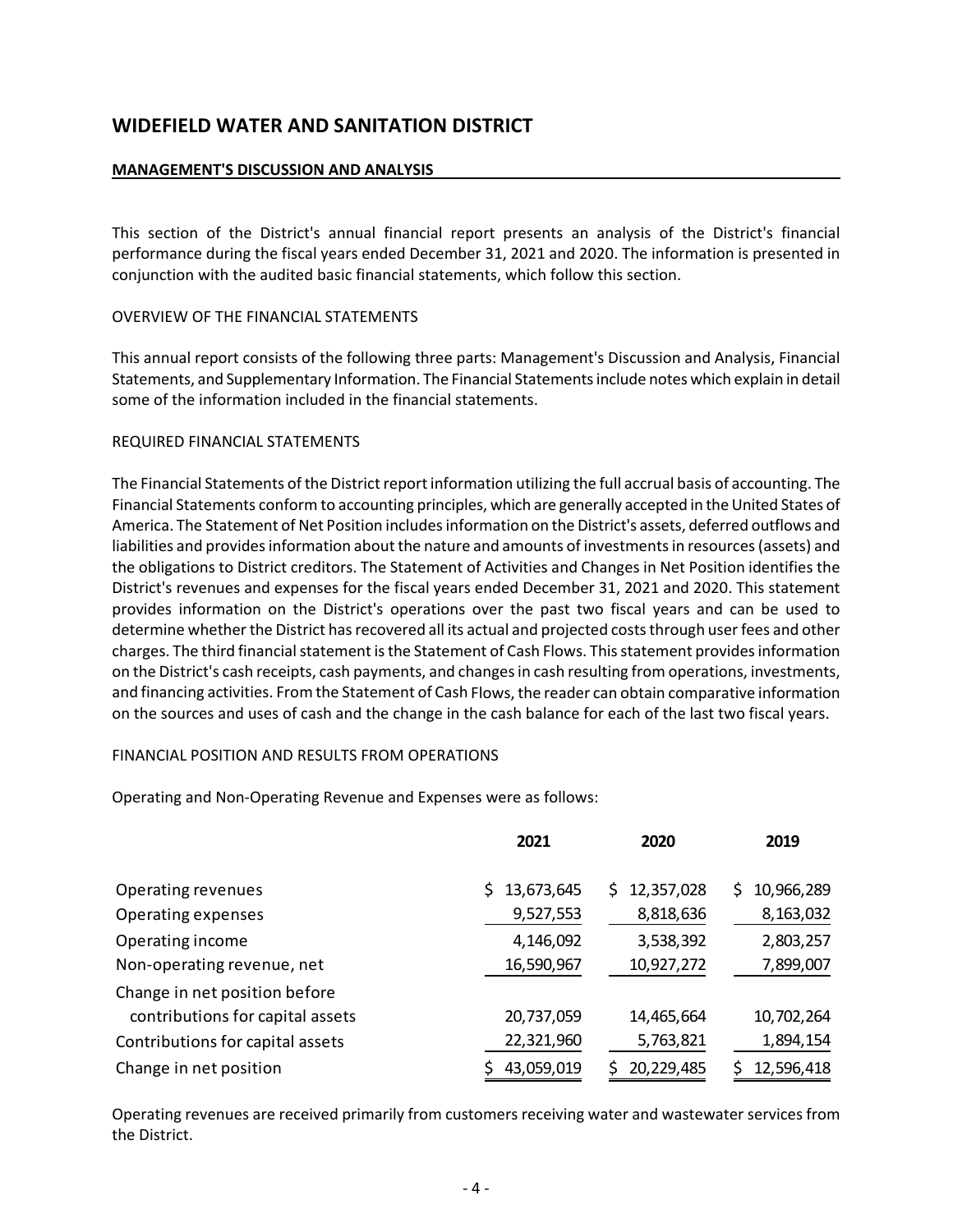The District made no adjustments to the Water and the Wastewater volume rate in 2021 but did increase the base rates for these services. The District's average customer saw an increase of about \$3.00 to their monthly bill for water or wastewater charges.

At the end of 2021, the number of water accounts served by the District was 9,695. This compares to 9,038 accounts at the end of 2020. (Note: water volume information is in the Economic and Other Factors section). Atthe end of 2021, the number of wastewater accountsserved by the District was 10,251. This comparesto 9,599 accounts at the end of 2020.

The District's operating expenses tend to be relatively fixed in nature with annual increases expected for inflation. Controlling operating expenses continues to be a priority of the District. In 2021, operating expenses increased by \$708,917 over 2020 expenses or 8%.

Non-operating revenue consists of tap fees, water resource acquisition fees, and interest earnings. Nonoperating expenses are interest payments for outstanding debt and water acquisition costs. Collection of tap fees and water resource acquisition fees occur when new connections are added to the District. In 2021, the District collected 936 water tap fees, 918 wastewater tap fees, and 891 water acquisition fees. This comparesto 2020 when the District collected 631 water tap fees, 631 wastewater tap fees, and 571 water acquisition fees. The \$5,750 per water tap and \$5,750 per wastewater tap remained consistent for 2021 and 2020. The \$7,000 per tap for water resource acquisition remained consistent for 2021 and 2020. A developer may provide a permanent supply of water in lieu of paying a water resource acquisition fee pursuant to the District's water policy.

|                                  | 2021             | 2020             | 2019             |
|----------------------------------|------------------|------------------|------------------|
| <b>ASSETS, DEFERRED OUTFLOWS</b> |                  |                  |                  |
| <b>AND LIABILITIES</b>           |                  |                  |                  |
| Current assets                   | Ś.<br>67,592,407 | Ś<br>47,584,265  | Ś<br>35,361,931  |
| Capital assets, net              | 64,766,527       | 41,044,798       | 35,517,396       |
| Other non-current assets         | 22,043,878       | 22,303,519       | 21,629,105       |
| Deferred outflows                | 394,075          | 444,383          | 494,691          |
| <b>Current liabilities</b>       | (5,019,726)      | (2,698,823)      | (2,639,466)      |
| Non-current liabilities          | (15, 145, 000)   | (17, 105, 000)   | (19,020,000)     |
| Net position                     | 134,632,161      | 91,573,142<br>S. | Ś<br>71,343,657  |
| <b>NET POSITION</b>              |                  |                  |                  |
| Net investment in capital assets | Ś.<br>56,122,079 | Ś.<br>31,448,130 | \$<br>24,996,913 |
| Unrestricted                     | 78,510,082       | 60,125,012       | 46,346,744       |
| Total                            | 134,632,161      | 91,573,142       | 71,343,657       |

The assets, deferred outflows, liabilities, and net position were as follows:

Current assetsincreased in 2021, primarily due to cash generated fromoperations and collections oftap and water acquisition fees. Capital asset information is available in Note 3 of the financial statements.

Non-current liabilities decreased primarily because of principal payments made on the District's Water and Sewer Revenue Refinancing Bonds, Series 2012, and the District's Water and Sewer Revenue Refunding Bonds, Series 2016. Further debt information is available in Note 4 of the financial statements.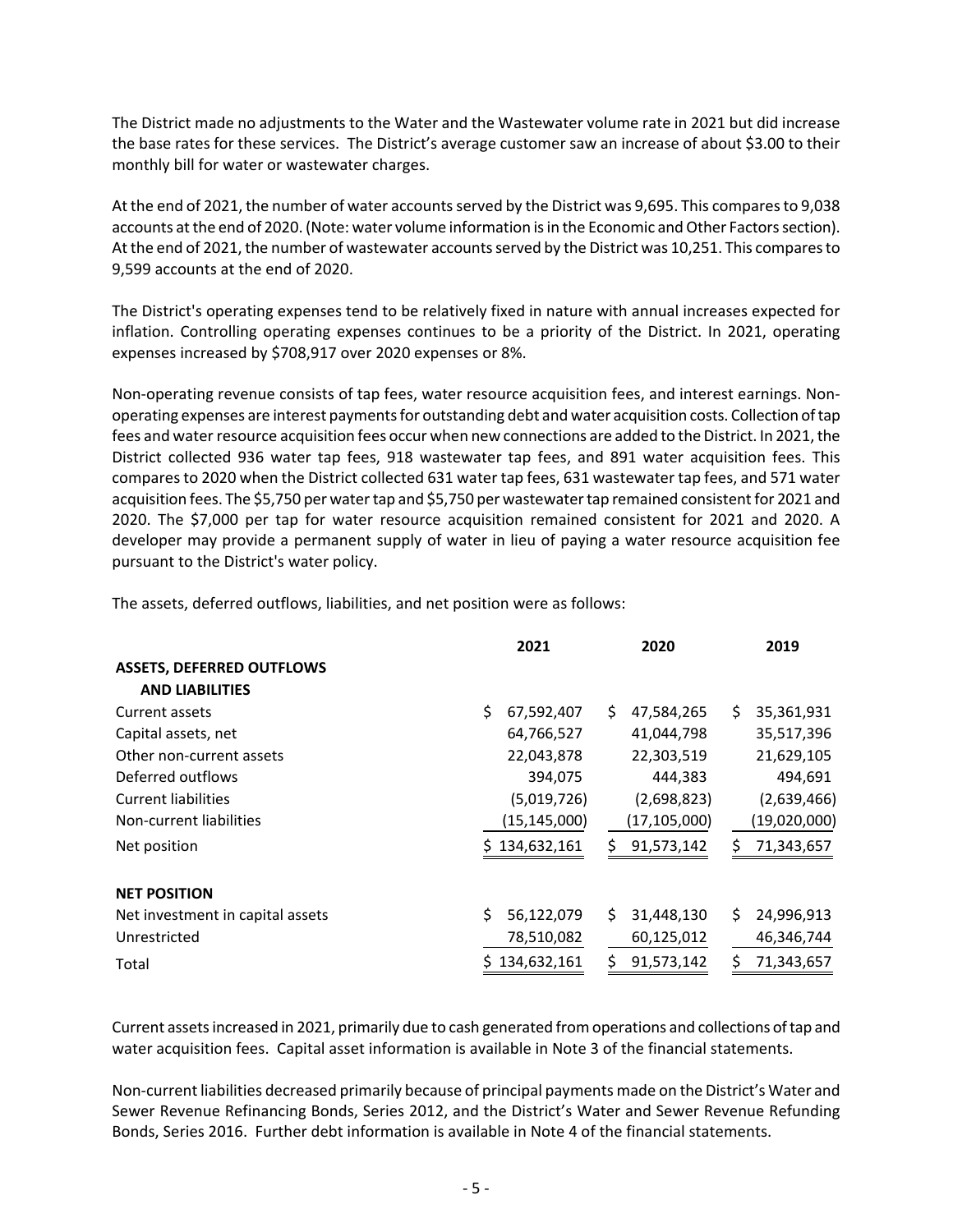### CONTRIBUTIONS FROM DEVELOPER / GRANT

Developers requesting service from the District are required to build the water and sewer infrastructure for their development. Following a two‐year warranty period, title to the infrastructure is transferred to the District and recorded as Contributions from Developer. These contributions vary widely from year to year, dependent on development. In 2021, Lorson, L.L.C. contributed waterinfrastructure totaling \$718,136 and sewer infrastructure totaling \$456,974 to the District for The Carriage Meadows North at Lorson Ranch, water infrastructure totaling \$1,568,557 and sewer infrastructure totaling \$876,868 for the Lorson Ranch East Filing 1, water infrastructure totaling \$395,016 and sewer infrastructure totaling \$228,599 for Lorson Ranch East Filing 3, water infrastructure totaling \$787,001 and sewer infrastructure totaling \$476,424 for Lorson Ranch East Filing 2, water infrastructure totaling \$880,295 and sewer infrastructure totaling \$553,468 for Creekside at Lorson Ranch Filing 1, and design costs totaling \$3,933 at Lorson Rolling Hills. The Glen Development Company contributed water infrastructure to the District totaling \$444,421 and sewer infrastructure totaling \$527,016 for the Glen at Widefield Filing 9. Widefield District 3 contributed water infrastructure to the District totaling \$151,350. COLA, L.L.C. contributed waterinfrastructure to the District totaling \$676,971 for the Trails at Aspen View Offsite Water Line. Eagle Development (Lorson) contributed water infrastructure to the District totaling \$252,260 for transmission Line Segment 4A to 6 Lorson Zone 7, Rolling Hills Pump Station Lorson Zone 7, and transmission Line Segment 6 to 7 Lorson Zone 7 via Cost Recovery Agreement. The US Army Corp of Engineers contributed the Water Mitigation Facility to the District which totaled \$13,099,671. The Glen Investment Group No. 1-12, L.L.C. contributed \$225,000 to the District towards the purchase of the Southwest Lot.

#### **BUDGETS**

See Supplemental Schedule of Revenues, Expenses and Changes to Budget on last page of the report. The schedule shows the District's operating budget for 2021, as adopted on November 18, 2020, by Board resolution. Actual Operating Revenue for the District in 2021 was \$13,673,645, 13.55% above the projected revenue total of \$12,042,365. Actual Operating Expenses for the District in 2021 were \$9,527,553, 2.6% below the projected operating expense total of \$9,778,774.

For non‐operating revenue (primarily tap fees and water resource acquisition fees) the District received \$17,090,653, 137% above the projected revenue total of \$7,305,338. The non‐operating expense (interest expense) total in 2021 was \$499,686, which was equal to the budgeted amount. Overall, the net nonoperating revenue was more than the budget amount by \$9,785,315.

#### ECONOMICS AND OTHER FACTORS

District revenues tend to vary according to weather conditions and water usage from lawn irrigation, which has a significant impact on revenue. In 2021, the District had water sales of about 1.02 billion gallons compared to 2020 water sales of about 1.01 billion gallons, an increase of 1.23%.

A total of \$3,367,414 and \$1,434,108, were expended for capital projects in 2021 and 2020, respectively.

Accomplishments in 2021 were completion of the Generators and Emergency Response Equipment which was placed into service. The District also purchased a new Cargo Camera Van, Ford F‐350, a 1500 Dodge Ram, Filtrate Tank Mixer, and completed IT Upgrades in the Administration Building Board Room.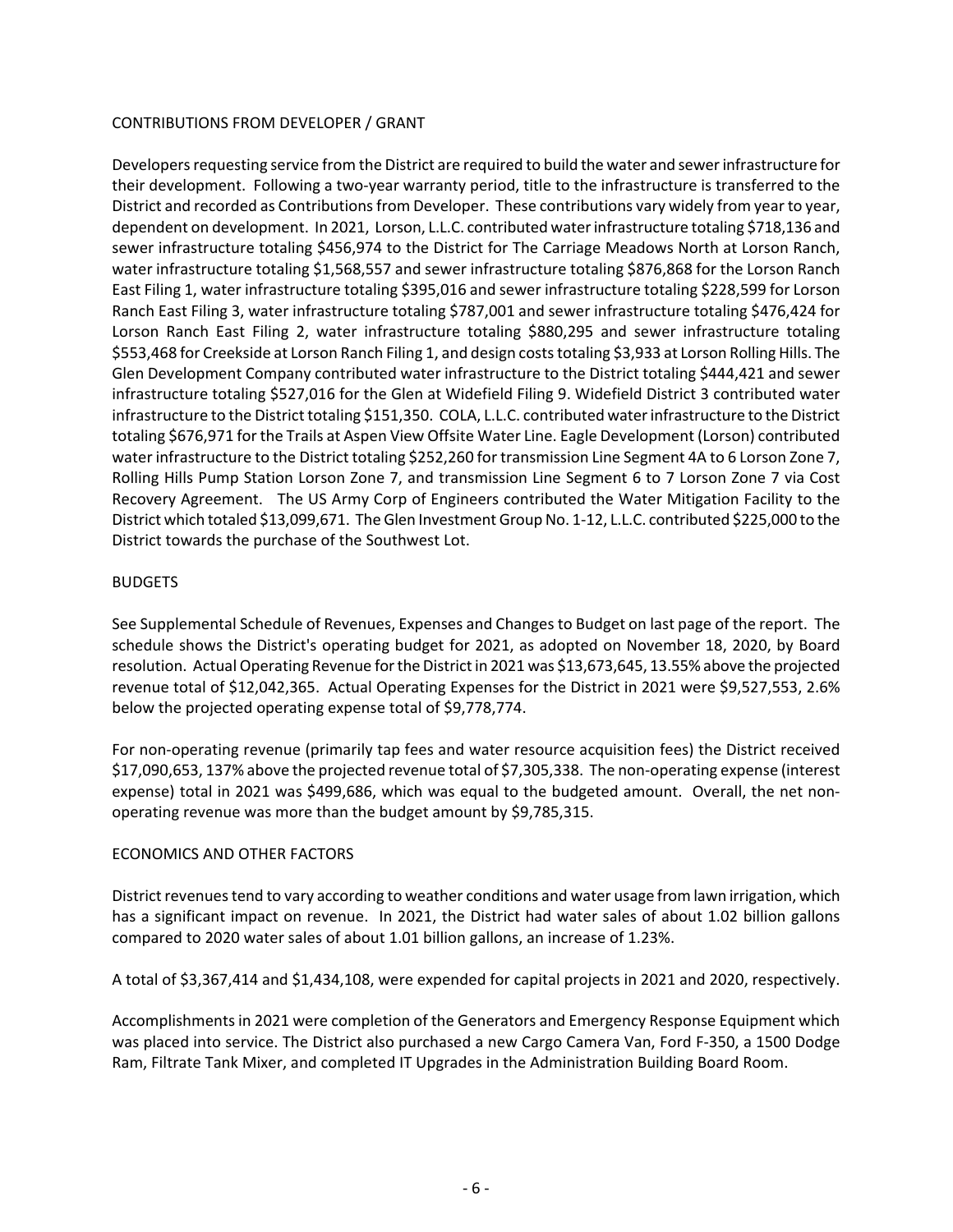### ADDITIONAL FINANCIAL INFORMATION

This financial report is designed to provide the District's customers, investors, and other interested parties with an overview of the District's financial operations and condition. Should the reader have any questions regarding the information included in this report, or wish to request additional financial information, please contact the District Manager or the Director of Administrative Services at 8495 Fontaine Blvd., Colorado Springs, Colorado 80925.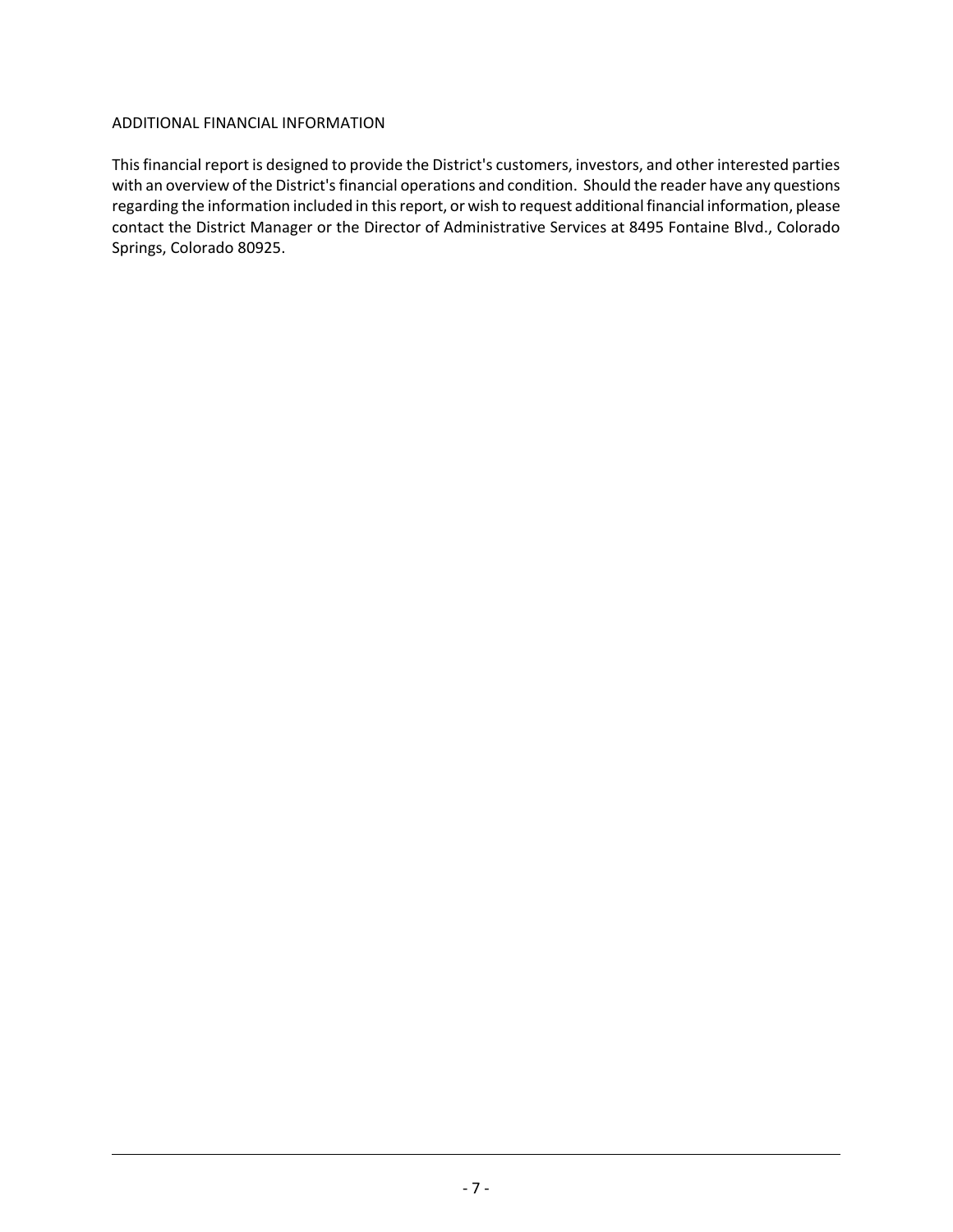### **STATEMENTS OF NET POSITION DECEMBER 31, 2021 AND 2020**

|                                                  | 2021             |     | 2020          |
|--------------------------------------------------|------------------|-----|---------------|
| <b>ASSETS</b>                                    |                  |     |               |
| <b>CURRENT ASSETS</b>                            |                  |     |               |
| Cash and cash equivalents                        |                  |     |               |
| Non-designated                                   | \$<br>39,434,876 | \$. | 27,925,905    |
| Designated                                       | 26,934,359       |     | 18,252,725    |
| Accounts receivable                              | 1,015,613        |     | 992,182       |
| Prepaid expenses                                 | 188,385          |     | 395,374       |
| Current portion of receivables - Peaceful Valley | 19,174           |     | 18,079        |
| <b>Total current assets</b>                      | 67,592,407       |     | 47,584,265    |
| <b>NON-CURRENT ASSETS</b>                        |                  |     |               |
| Capital assets, net                              | 64,766,527       |     | 41,044,798    |
| Other non-current assets                         |                  |     |               |
| Water rights                                     | 18,294,888       |     | 18,533,028    |
| Receivables - Peaceful Valley                    | 86,907           |     | 108,408       |
| Contract rights                                  | 3,662,083        |     | 3,662,083     |
| TOTAL OTHER NON-CURRENT ASSETS                   | 22,043,878       |     | 22,303,519    |
| TOTAL NON-CURRENT ASSETS                         | 86,810,405       |     | 63,348,317    |
| <b>TOTAL ASSETS</b>                              | 154,402,812      |     | 110,932,582   |
| DEFERRED OUTFLOWS OF RESOURCES                   |                  |     |               |
| Deferred amount on refunding                     | 394,075          |     | 444,383       |
| <b>TOTAL</b>                                     | \$154,796,887    |     | \$111,376,965 |
|                                                  |                  |     |               |

(Continued)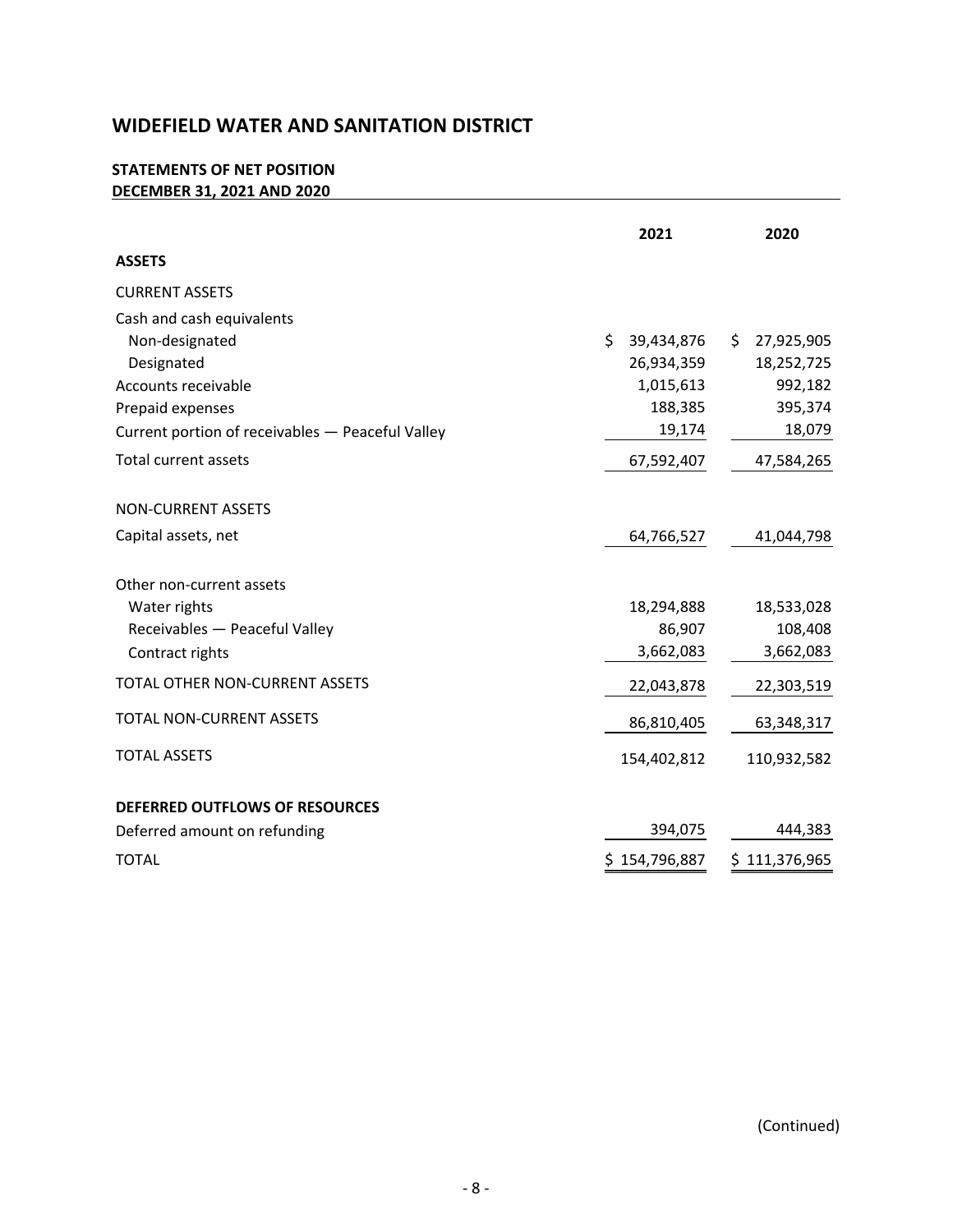#### **STATEMENTS OF NET POSITION DECEMBER 31, 2021 AND 2020**

|                                     | 2021          | 2020          |
|-------------------------------------|---------------|---------------|
| <b>LIABILITIES AND NET POSITION</b> |               |               |
| <b>CURRENT LIABILITIES</b>          |               |               |
| Accounts payable                    | \$<br>761,450 | \$<br>150,890 |
| Accrued expenses                    | 2,109,906     | 410,193       |
| <b>Customer deposits</b>            | 188,370       | 222,740       |
| Current portion of bonds payable    | 1,960,000     | 1,915,000     |
| <b>Total current liabilities</b>    | 5,019,726     | 2,698,823     |
| <b>BONDS PAYABLE, NET</b>           | 15,145,000    | 17,105,000    |
| <b>TOTAL LIABILITIES</b>            | 20,164,726    | 19,803,823    |
| <b>NET POSITION</b>                 |               |               |
| Net investment in capital assets    | 56,122,079    | 31,448,130    |
| Unrestricted                        | 78,510,082    | 60,125,012    |
| Total net position                  | 134,632,161   | 91,573,142    |
| TOTAL                               | 154,796,887   | \$111,376,965 |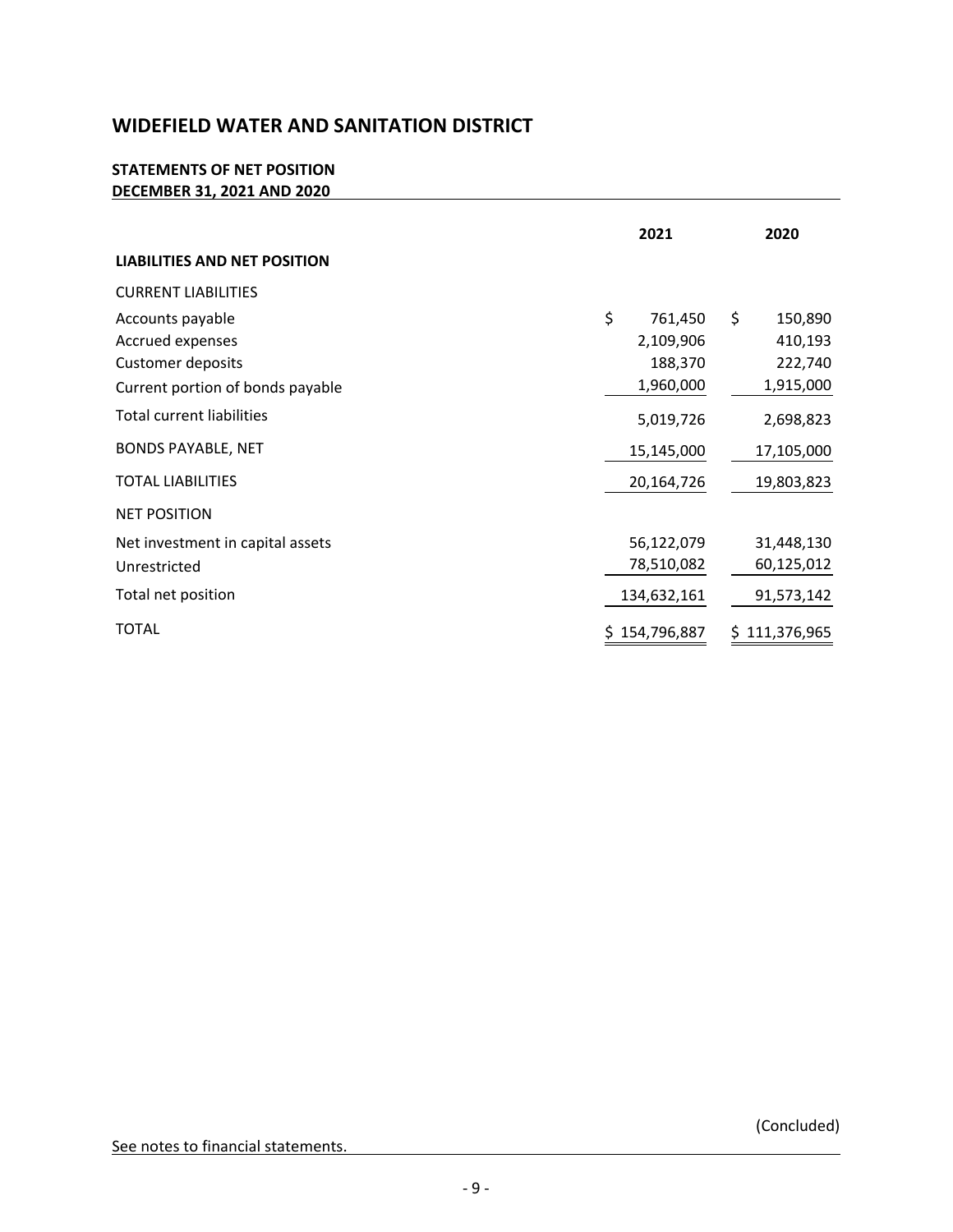### **STATEMENTS OF REVENUES, EXPENSES AND CHANGES IN NET POSITION FOR THE YEARS ENDED DECEMBER 31, 2021 AND 2020**

|                                             | 2021            | 2020             |
|---------------------------------------------|-----------------|------------------|
| <b>OPERATING REVENUE</b>                    |                 |                  |
| Water revenue                               | \$<br>7,195,605 | \$<br>6,958,293  |
| Wastewater revenue                          | 5,285,087       | 4,743,225        |
| Other operating revenue                     | 1,192,953       | 655,510          |
| Total operating revenue                     | 13,673,645      | 12,357,028       |
| <b>OPERATING EXPENSES</b>                   |                 |                  |
| Salaries and taxes                          | 2,390,877       | 2,275,611        |
| Depreciation                                | 1,975,930       | 1,670,527        |
| Water                                       | 1,665,164       | 1,539,428        |
| Maintenance and repairs                     | 818,519         | 617,203          |
| Employee benefits and insurance             | 610,005         | 589,266          |
| Professional services                       | 580,423         | 810,103          |
| Office services                             | 565,809         | 513,500          |
| Other operating expenses                    | 920,826         | 802,998          |
| Total operating expenses                    | 9,527,553       | 8,818,636        |
| OPERATING INCOME                            | 4,146,092       | 3,538,392        |
| NON-OPERATING REVENUE (EXPENSES)            |                 |                  |
| Tap fees                                    | 10,660,500      | 7,256,500        |
| Water acquisition fees                      | 6,237,000       | 3,997,000        |
| Interest income                             | 7,000           | 19,580           |
| Other income                                | 186,153         | 198,181          |
| Interest expense                            | (499, 686)      | (543,989)        |
| Total                                       | 16,590,967      | 10,927,272       |
| CHANGE IN NET POSITION BEFORE CONTRIBUTIONS |                 |                  |
| <b>FOR CAPITAL ASSETS</b>                   | 20,737,059      | 14,465,664       |
| <b>CONTRIBUTIONS FOR CAPITAL ASSETS</b>     | 22,321,960      | 5,763,821        |
| CHANGE IN NET POSITION                      | 43,059,019      | 20,229,485       |
| NET POSITION, Beginning of year             | 91,573,142      | 71,343,657       |
| NET POSITION, End of year                   | \$134,632,161   | \$<br>91,573,142 |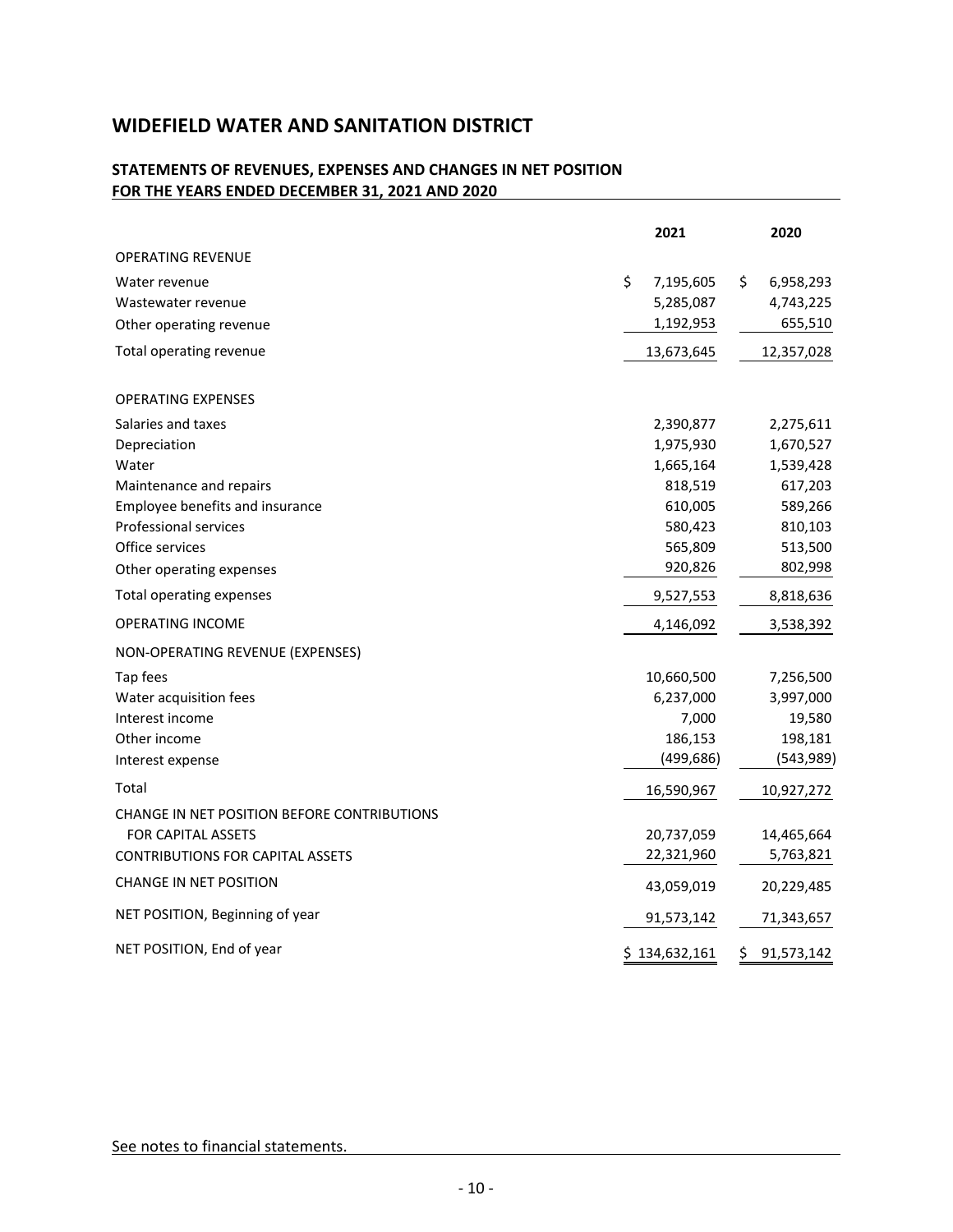### **STATEMENTS OF CASH FLOWS FOR THE YEARS ENDED DECEMBER 31, 2021 AND 2020**

|                                                                                         | 2021                                            | 2020                                           |
|-----------------------------------------------------------------------------------------|-------------------------------------------------|------------------------------------------------|
| <b>OPERATING ACTIVITIES</b>                                                             |                                                 |                                                |
| Receipts from customers<br>Payments to suppliers<br>Payments to employees               | 13,615,843<br>\$.<br>(2,063,189)<br>(2,971,171) | S.<br>12,299,459<br>(4,304,560)<br>(2,827,238) |
| Net cash provided by operating activities                                               | 8,581,483                                       | 5,167,661                                      |
| CASH FLOWS FROM CAPITAL AND RELATED<br><b>FINANCING ACTIVITIES</b>                      |                                                 |                                                |
| Tap fees                                                                                | 10,660,500                                      | 7,256,500                                      |
| Water acquisition fees                                                                  | 6,237,000                                       | 3,997,000                                      |
| Acquisition and construction of capital assets                                          | (3,367,414)                                     | (1,434,108)                                    |
| Proceeds from sale of water rights                                                      | 416,667                                         | 817,167                                        |
| Purchase of water rights                                                                | (659)                                           | (1,311,479)                                    |
| Interest paid on bonds and capital lease obligation                                     | (499, 686)                                      | (543,989)                                      |
| Proceeds from receivables - Peaceful Valley                                             | 20,406                                          | 17,047                                         |
| Principal payments on bonds                                                             | (1,915,000)                                     | (1,865,000)                                    |
| Deferred loss on bond refunding                                                         | 50,308                                          | 50,308                                         |
| Net cash provided by capital and related financing activities                           | 11,602,122                                      | 6,983,446                                      |
| CASH FLOWS FROM INVESTING ACTIVITIES<br>Net cash provided by investing activities -     |                                                 |                                                |
| Interest on investments                                                                 | 7,000                                           | 19,580                                         |
| INCREASE IN CASH AND CASH EQUIVALENTS                                                   | 20,190,605                                      | 12,170,687                                     |
| CASH AND CASH EQUIVALENTS, Beginning of year                                            | 46,178,630                                      | 34,007,943                                     |
| CASH AND CASH EQUIVALENTS, End of year                                                  | S<br>66,369,235                                 | \$<br>46,178,630                               |
| CASH AND CASH EQUIVALENTS ARE INCLUDED IN THE STATEMENTS<br>OF NET POSITION AS FOLLOWS: |                                                 |                                                |
| Non-designated<br>Designated                                                            | 39,434,876<br>\$.<br>26,934,359                 | 27,925,905<br>\$.<br>18,252,725                |
|                                                                                         | \$<br>66,369,235                                | \$<br>46,178,630                               |

(Continued)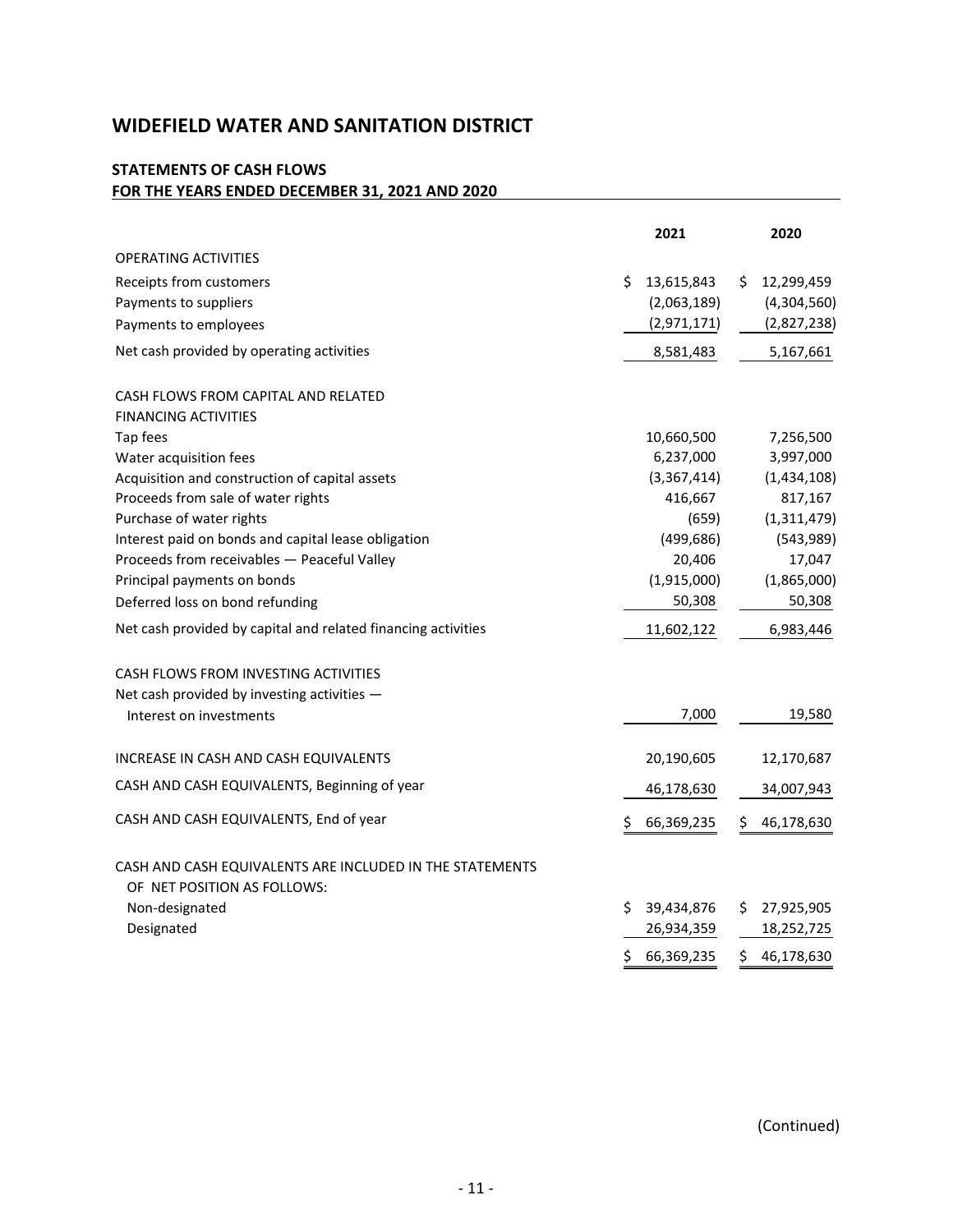### **STATEMENTS OF CASH FLOWS**

### **FOR THE YEARS ENDED DECEMBER 31, 2021 AND 2020**

|                                                                                            | 2021            | 2020            |
|--------------------------------------------------------------------------------------------|-----------------|-----------------|
| <b>RECONCILIATION OF OPERATING INCOME</b><br>TO NET CASH PROVIDED BY OPERATING ACTIVITIES  |                 |                 |
| Operating income                                                                           | Ś.<br>4,146,092 | \$3,538,392     |
| Adjustments to reconcile operating income to net cash<br>provided by operating activities: |                 |                 |
| Depreciation                                                                               | 1,975,930       | 1,670,527       |
| Change in operating assets and liabilities:                                                |                 |                 |
| Accounts receivable                                                                        | (23, 431)       | (36, 579)       |
| Prepaid expenses                                                                           | 206,989         | (14,036)        |
| Accounts payable and accrued expenses                                                      | 2,310,273       | 30,347          |
| <b>Customer deposits</b>                                                                   | (34,370)        | (20, 990)       |
| Net cash provided by operating activities                                                  | 8,581,483<br>S. | \$5,167,661     |
| <b>NON-CASH TRANSACTIONS</b>                                                               |                 |                 |
| Contribution of capital assets                                                             | \$22,321,960    | 5,763,821<br>S. |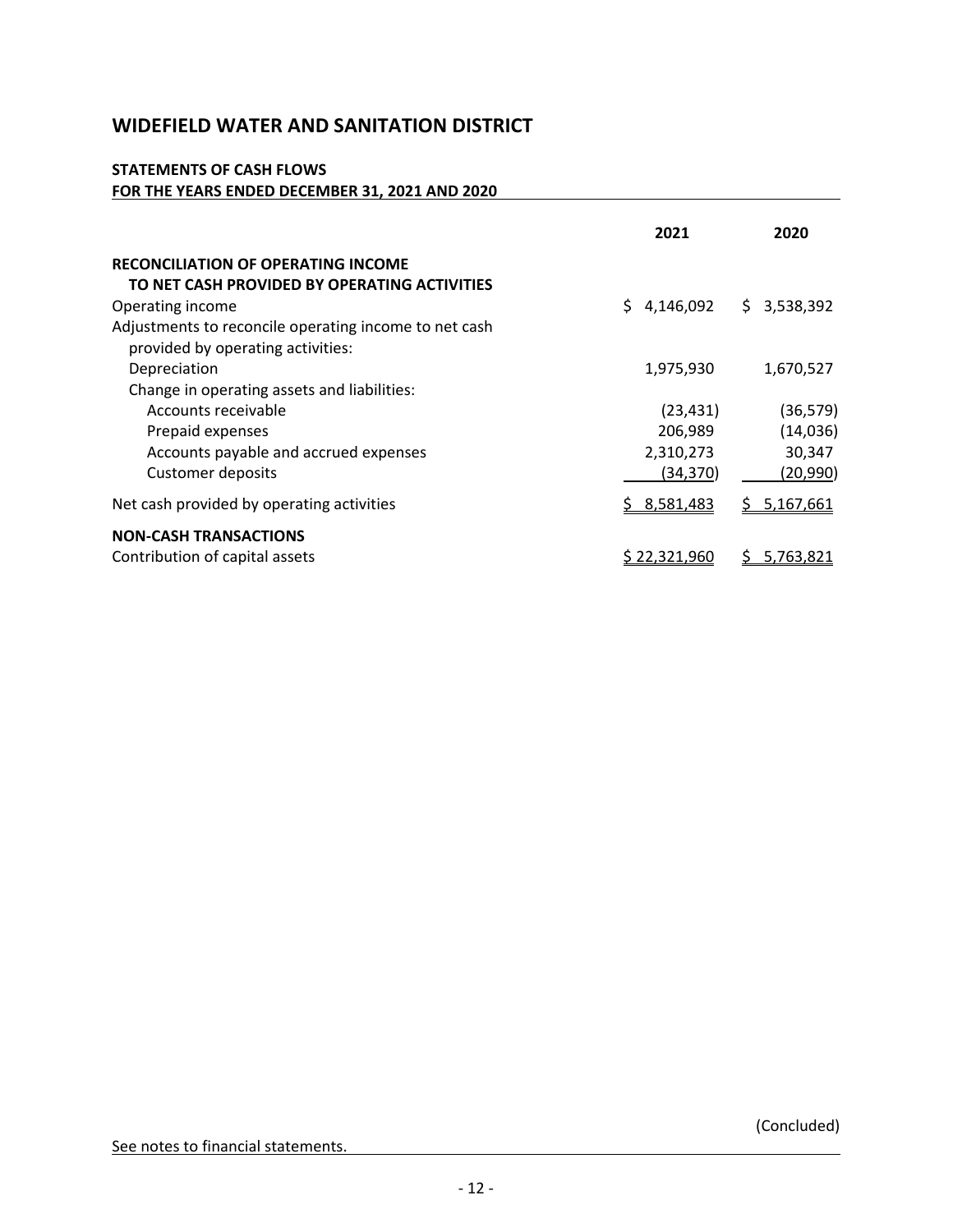### **NOTES TO FINANCIAL STATEMENTS**

### **1. SUMMARY OF SIGNIFICANT ACCOUNTING POLICIES**

**Reporting Entity** — Widefield Water and Sanitation District of El Paso County, Colorado (the District), was organized on May 17, 1996 and is governed by a Board of Directors that is selected by an election of eligible electors within the District's legal boundaries. As required by generally accepted accounting principles, these financial statements present the activities of the District, which is legally separate and financially independent of other state and local governments. The District supplies water and sanitary sewer services for the geographical service area known as the Widefield Water and Sanitation District. The District has no component units.

**Basis of Accounting** — The financial statements of the District have been prepared in accordance with accounting principles generally accepted in the United States of America, including all applicable statements of the Governmental Accounting Standards Board (GASB). The financial statements have been prepared on the accrual basis of accounting using the economic resources measurement focus. An enterprise fund is used to account for operations that are financed and operated in a manner similar to a private business enterprise; (a) where the intent of the governing body is that the costs (expenses, including depreciation) of providing goods or services to the general public on a continuing basis be financed orrecovered primarily through user charges; or(b) where the governing body has decided that periodic determination of revenue earned, expenses incurred, and/or net income is appropriate for capital maintenance, public policy, management control, accountability, or other purposes.

**Net Position** — The District's net position is classified in the following three components:

- Net investment in capital assets This component consists of capital assets, net of accumulated depreciation, and reduced by the outstanding balances of any bonds, mortgages, notes, or other borrowings that are attributable to the acquisition, construction, or improvement of those assets. If there are significant unspent related debt proceeds, the portion of the debt attributable to the unspent proceeds is not included in the calculation of net investment in capital assets. Rather, that portion of the debt is included in the same net position component as the unspent proceeds.
- Restricted This component consists of restricted assets reduced by liabilities and deferred inflows ofresourcesrelated to those assets. Restricted assets are assets which have restrictions placed on the use of the assets through external constraints imposed by creditors (such as through debt covenants), contributors, or laws or regulations of other governments or constraintsimposed by law through constitutional provisions or enabling legislation. Generally, a liability relates to restricted assets if the asset results from a resource flow that also results in the recognition of a liability or if the liability will be liquidated with the restricted assets reported.
- Unrestricted This component consists of the net amount of assets, deferred outflows of resources, liabilities and deferred inflows of resources that are not included in the determination of net investment in capital assets or the restricted component of net position.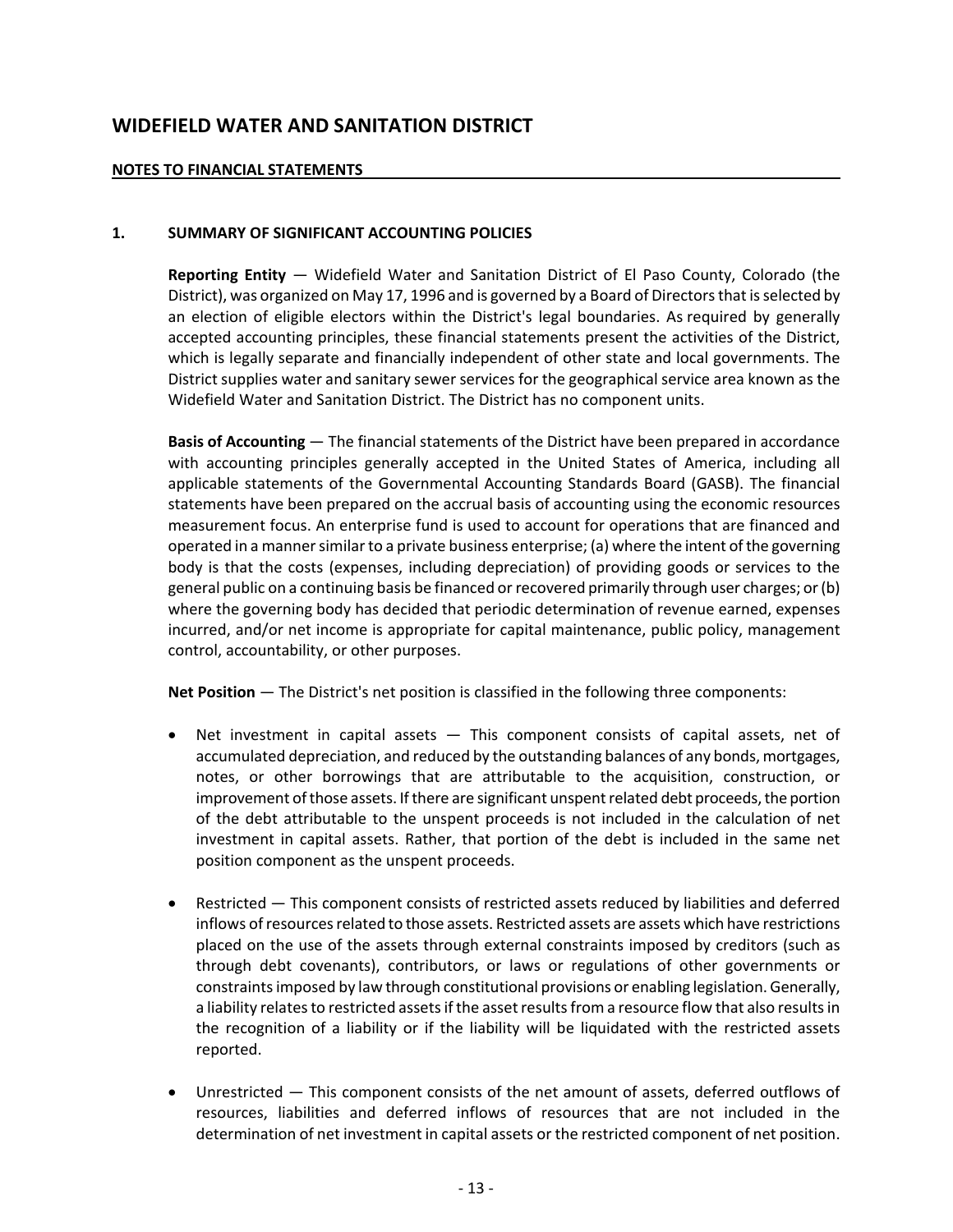**Budgets** — In the fall, the Budget officer is required to submit to the Board of Directors a budget for the fiscal year commencing the following January 1. The operating budget includes proposed expenditures and the means of financing them. A public hearing is conducted by the District to obtain public comments on the budget. Prior to December 31, the budget is officially adopted by the Board.

The District is authorized to transfer budgeted amounts between line items of the budget; however, any revisions that increase the total expenditures of the District must be approved by the Board of Directors.

**Capital Assets** — Capital assets, which consist primarily of water and sanitary sewer systems, are stated at historical cost orfair market value atthe time of donation. Depreciation is calculated using the straight‐line method over the estimated useful lives ranging from three to seventy‐five years.

**Cash and Cash Equivalents** — Cash in excess of daily requirements is invested in money market accounts. Such accounts, demand deposits and cash on hand, are deemed to be cash equivalentsfor the purpose of the statement of cash flows.

**Accounts Receivable** — Accounts receivable as of December 31, 2021 and 2020 include unbilled customers' accounts of \$722,190 and \$613,308, respectively. Billed accounts receivable are stated at invoiced amounts. Management has determined that accounts receivable are collectible and no allowance for doubtful accounts is deemed necessary.

**Contract Rights** —Certain contract rights donated in 1997 are recorded at fair market value at the time of donation. No amortization of the contract rights is recognized since they are perpetual. Annually, the District evaluates the contract rights for impairment.

**Fair Value of Financial Instruments** — The District's financial instruments include cash and cash equivalents, accounts receivable, and accounts payable. The District estimates that the fair values of itsfinancial instruments at December 31, 2021 and 2020 do not differ materially from the carrying values of its financial instruments recorded in the accompanying statements of net position. The carrying amount of these financial instruments approximates fair value because of the short maturity of these instruments.

**Operating Revenue and Expenses** — Operating revenue and expenses are those that result from providing services and producing and delivering goods and services. It also includes allrevenue and expenses not related to capital and related financing, noncapital financing, or investing activities. All revenue and expenses not meeting this definition are reported as non‐operating revenue and expenses.

**Use of Estimates** — Preparation of the District'sfinancialstatementsin conformity with accounting principles generally accepted in the United States of America requires management to make estimates and assumptions that affect the reported amounts of assets and liabilities and disclosure of contingent assets and liabilities at the date of the financial statements and the reported amounts of income and expenses during the reporting period. Actual results could differ from those estimates.

**Subsequent Events** — The District has evaluated subsequent events for recognition or disclosure through the date of the Independent Auditors' Report, which is the date the financial statements were available for issuance.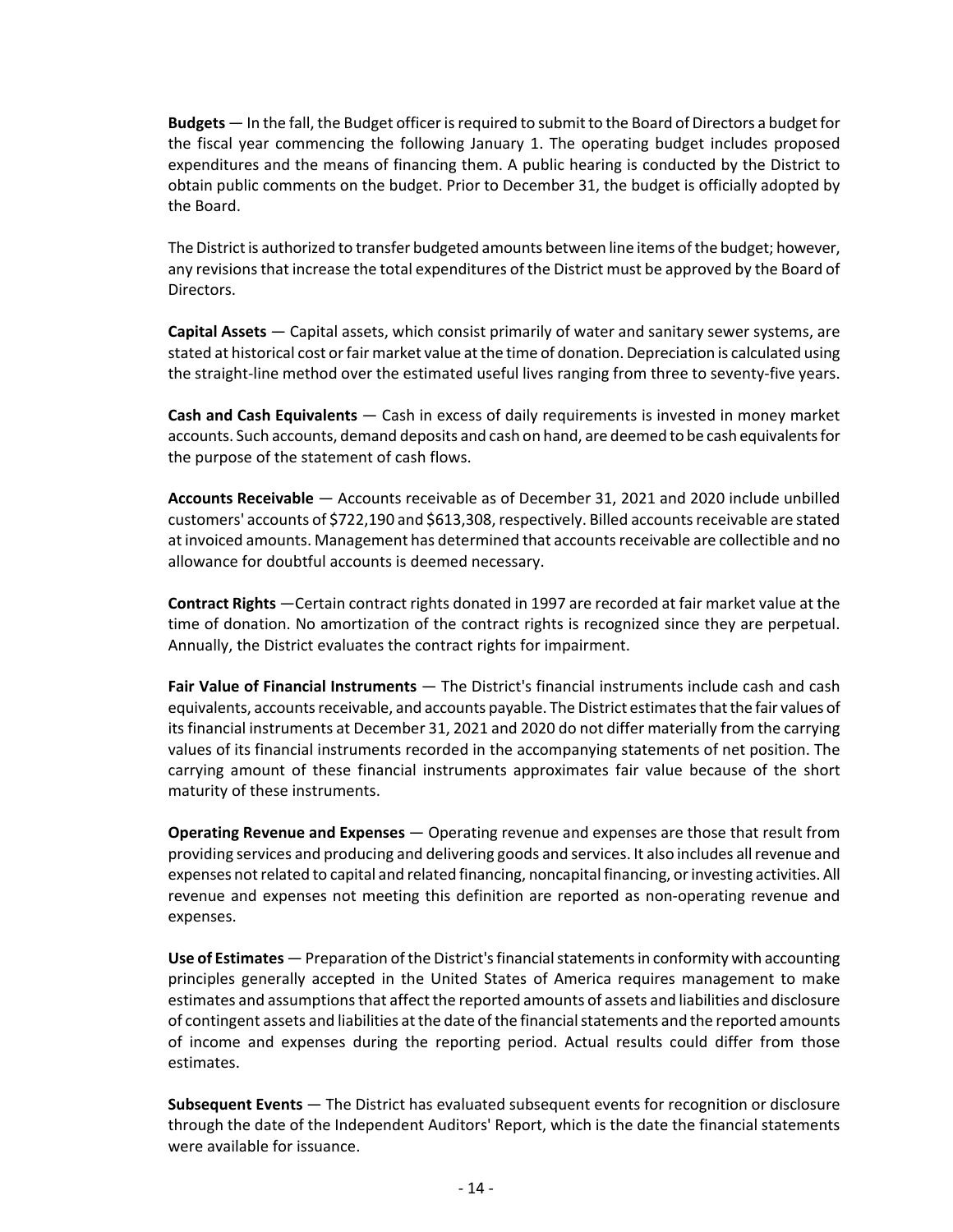#### **2. RECEIVABLES — PEACEFUL VALLEY**

The District installed a water transmission system for a subdivision known as Peaceful Valley Lake Estates (Peaceful Valley). The cost of the improvements was \$789,818 and was financed by the District's 1997 Series A bonds. Each homeowner within the subdivision was asked to pay a one‐time charge equal to a pro‐rata share of the overall cost or agree to a separate monthly assessment sufficient to amortize the pro-rata cost using a term and interest rate roughly equivalent to the 1997 Series A bonds. The amounts due from Peaceful Valley homeowners at December 31, 2021 and 2020 were \$106,081 and \$126,487, respectively. The receivables are secured by liens on each of the properties within Peaceful Valley.

After a one year warranty period, the District assumed ownership and maintenance responsibility for the system. Accordingly, the District has recorded the cost of the system as an asset and capital contribution. The receivables bear interest at 5.89% and are due as follows for the year ending December 31:

| 2022  | S | 19,174  |
|-------|---|---------|
| 2023  |   | 20,335  |
| 2024  |   | 21,566  |
| 2025  |   | 22,872  |
| 2026  |   | 22,134  |
| Total |   | 106,081 |

#### **3. CAPITAL ASSETS**

Capital asset activity for the years ended December 31, 2021 and 2020 is as follows:

|                                                                                               | <b>Balance at</b><br>January 1,<br>2021 | <b>Increases</b>           | <b>Decreases</b> | <b>Balance at</b><br>December 31,<br>2021 |
|-----------------------------------------------------------------------------------------------|-----------------------------------------|----------------------------|------------------|-------------------------------------------|
| Land<br>Equipment and systems<br>Office furniture and equipment                               | \$<br>984,495<br>58,531,434<br>59,342   | Ś<br>488,000<br>25,268,004 | \$<br>(28, 583)  | \$<br>1,472,495<br>83,770,855<br>59,342   |
| Construction in progress                                                                      | 769,868                                 |                            | (57, 630)        | 712,238                                   |
| Total capital assets                                                                          | 60,345,139                              | 25,756,004                 | (86, 213)        | 86,014,930                                |
| Less accumulated depreciation for:<br>Equipment and systems<br>Office furniture and equipment | (19, 262, 871)<br>(37,470)              | (1,968,709)<br>(7, 221)    | 27,868           | (21, 203, 712)<br>(44,691)                |
| Total accumulated depreciation                                                                | (19,300,341)                            | (1,975,930)                | 27,868           | (21, 248, 403)                            |
| Capital assets, net                                                                           | 41,044,798                              | 23,780,074<br>ς            | <u>(58,345)</u>  | 64,766,527<br>S.                          |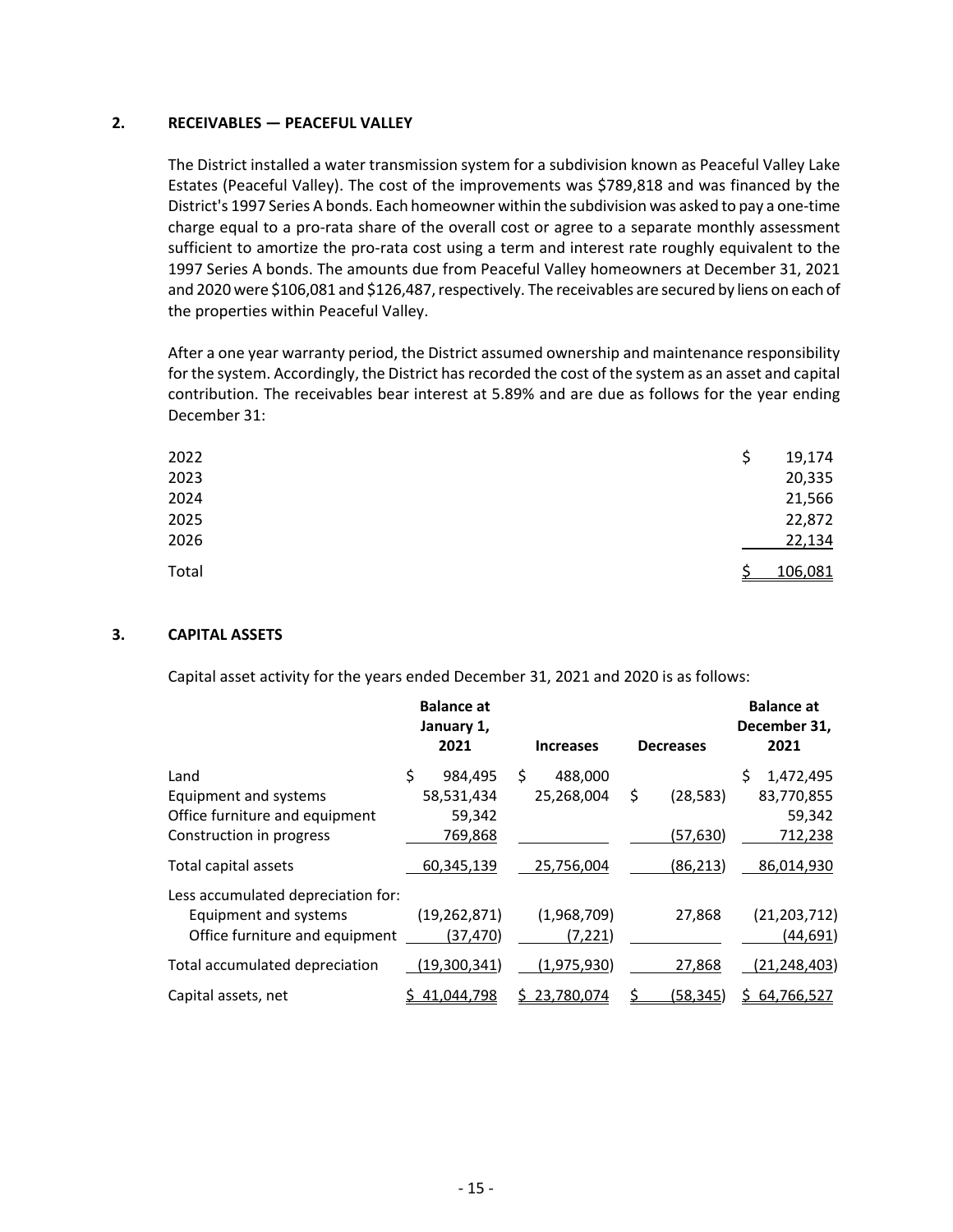|                                                                                               | <b>Balance at</b><br>January 1,<br>2020            | <b>Increases</b>          | <b>Decreases</b> | <b>Balance at</b><br>December 31,<br>2020        |
|-----------------------------------------------------------------------------------------------|----------------------------------------------------|---------------------------|------------------|--------------------------------------------------|
| Land<br>Equipment and systems<br>Office furniture and equipment<br>Construction in progress   | \$<br>934,676<br>49,464,195<br>59,342<br>2,688,997 | Ŝ.<br>49,819<br>9,067,239 | \$(1,919,129)    | \$<br>984,495<br>58,531,434<br>59,342<br>769,868 |
| Total capital assets                                                                          | 53,147,210                                         | 9,117,058                 | (1,919,129)      | 60,345,139                                       |
| Less accumulated depreciation for:<br>Equipment and systems<br>Office furniture and equipment | (17, 599, 565)<br>(30, 249)                        | (1,663,306)<br>(7, 221)   |                  | (19, 262, 871)<br>(37, 470)                      |
| Total accumulated depreciation                                                                | (17,629,814)                                       | (1,670,527)               |                  | (19,300,341)                                     |
| Capital assets, net                                                                           | 35,517,396                                         | 7,446,531                 | (1,919,129)      | 41,044,798                                       |

### **4. LONG‐TERM DEBT**

A summary of long‐term debt is as follows:

|                                                                     | <b>Balance at</b><br>January 1,<br>2021 | <b>Increases</b> | <b>Decreases</b>     | <b>Balance at</b><br>December 31,<br>2021 | <b>Amounts</b><br><b>Due</b><br>Within<br><b>One Year</b> |
|---------------------------------------------------------------------|-----------------------------------------|------------------|----------------------|-------------------------------------------|-----------------------------------------------------------|
| Water and Sewer<br><b>Revenue Refinancing</b><br>Bonds, Series 2012 | \$2,390,000                             |                  | \$                   | $(225,000)$ \$ 2,165,000                  | - \$<br>235,000                                           |
| Water and Sewer<br>Revenue Refunding and<br>Improvement Bonds,      |                                         |                  |                      |                                           |                                                           |
| Series 2016                                                         | 16,630,000                              |                  | (1,690,000)          | 14,940,000                                | 1,725,000                                                 |
| Total                                                               | \$19,020,000                            | \$               | <u>\$(1,915,000)</u> | \$17,105,000                              | 1,960,000<br>S.                                           |
|                                                                     | <b>Balance at</b><br>January 1,<br>2020 | <b>Increases</b> | <b>Decreases</b>     | <b>Balance at</b><br>December 31,<br>2020 | <b>Amounts</b><br><b>Due</b><br>Within<br><b>One Year</b> |
| Water and Sewer<br>Revenue Refinancing<br>Bonds, Series 2012        | \$2,605,000                             |                  | Ś.                   | $(215,000)$ \$ 2,390,000                  | 225,000<br>S.                                             |
| Water and Sewer<br>Revenue Refunding and                            |                                         |                  |                      |                                           |                                                           |
| Improvement Bonds,<br>Series 2016                                   | 18,280,000                              |                  | (1,650,000)          | 16,630,000                                | 1,690,000                                                 |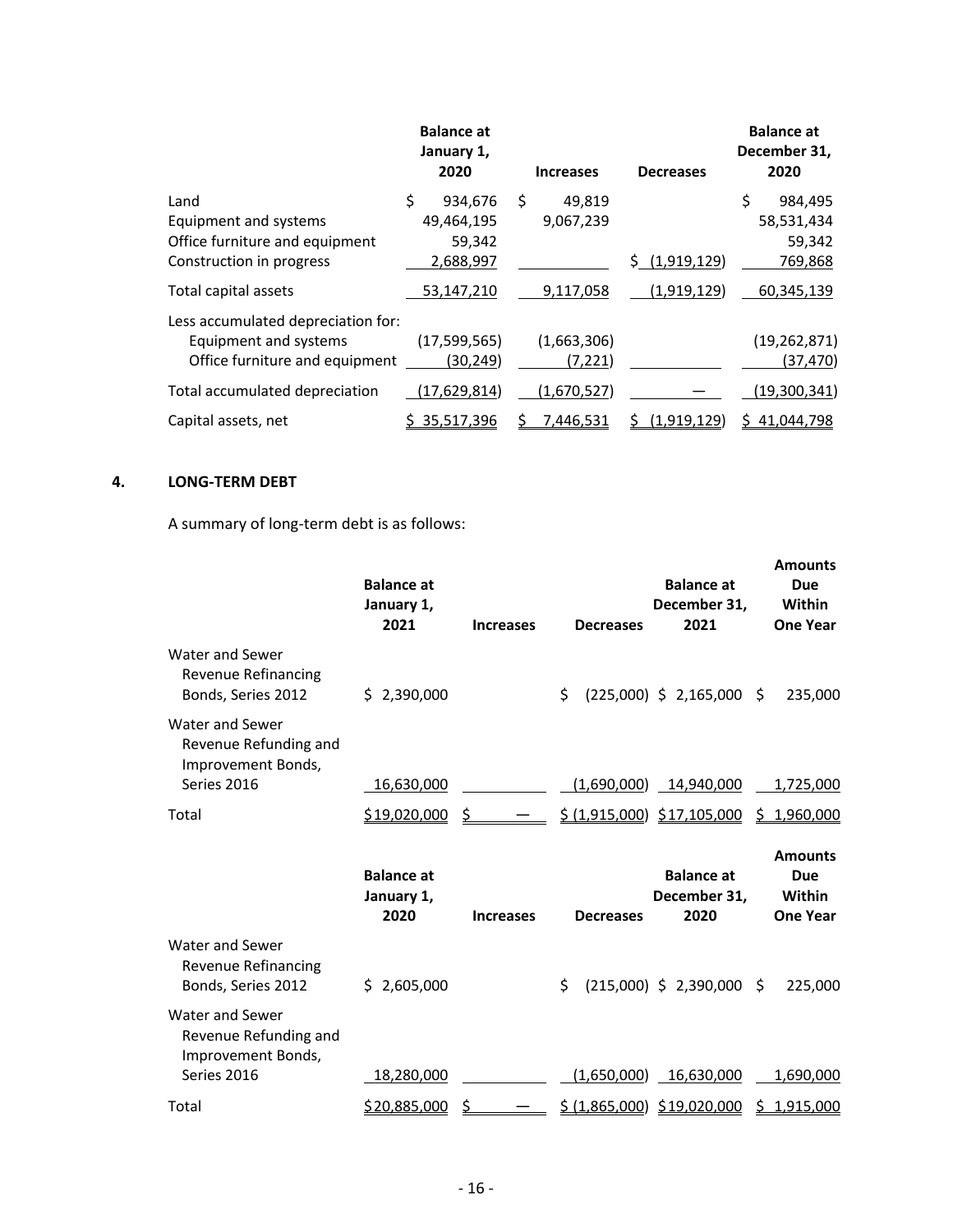The following is a summary of bond principal maturities and interest requirements as of December 31, 2021:

| <b>Year Ending</b>    | Series 2016         | Series 2012  |              |  |  |
|-----------------------|---------------------|--------------|--------------|--|--|
| December 31,          | <b>Bonds</b>        | <b>Bonds</b> | <b>Total</b> |  |  |
| 2022                  | 2,058,162<br>S.     | 309,566      | 2,367,728    |  |  |
| 2023                  | 2,059,695           | 311,472      | 2,371,167    |  |  |
| 2024                  | 2,060,335           | 313,034      | 2,373,369    |  |  |
| 2025                  | 2,060,084           | 314,252      | 2,374,336    |  |  |
| 2026                  | 2,058,940           | 315,125      | 2,374,065    |  |  |
| $2027 - 2029$         | 6,180,705           | 952,167      | 7,132,872    |  |  |
| Total                 | 16,477,920          | 2,515,616    | 18,993,536   |  |  |
| Less interest         | 1,537,920           | 350,616      | 1,888,536    |  |  |
| Outstanding principal | <u>\$14,940,000</u> | 2,165,000    | \$17,105,000 |  |  |

#### Series 2012 Bonds:

In 2012, the District issued Water and Sewer Revenue Refunding Bonds Series 2012 in order to defease the District's Series B Bonds. The Bonds have a face amount of \$4,170,000 with interest ranging from 2% to 3% plus the five‐year LIBOR Swap Curve multiplied by .065 (3.44% as of December 31, 2020).

#### Series 2016 Bonds:

In 2016, the District issued Water and Sewer Revenue Refunding and Improvement Bonds Series 2016 in order to extinguish the District's Series 2004 Bonds, as well as purchase the remaining shares related to the Cody water rights. The bonds have a face value of \$23,920,000 and bear interest at 2.23%.

The District's "Net Revenue" is pledged to pay the principal and interest ofthe Series 2016 and 2012 Bonds. Net Revenue is generally defined as all income and revenue derived by the District from the operation and use ofthe water and wastewatersystemsless allreasonable and necessary expenses incurred for operating, maintaining and repairing the Systems.

#### **5. WATER RIGHTS**

As of December 31, 2021 and 2020, the District owns 341 shares of stock in Fountain Mutual Irrigation Company respectively, which are recorded at cost in the amount of \$3,294,888 and \$3,294,229, respectively. Each share provides a right to 0.7 acre feet of water. In addition, the District has 100% interest in certain water rights referred to as the Cody Water Rights, which are also recorded at costin the amount of \$15,000,000. As of December 31, 2020 the District also had a \$238,799 interest in certain water rights referred to as the Westcliffe H20 Ranch Water Rights (Westcliffe Rights), which are also recorded at cost. The District sold its remaining interest in the Westcliffe Rights during 2021 (see Note 7).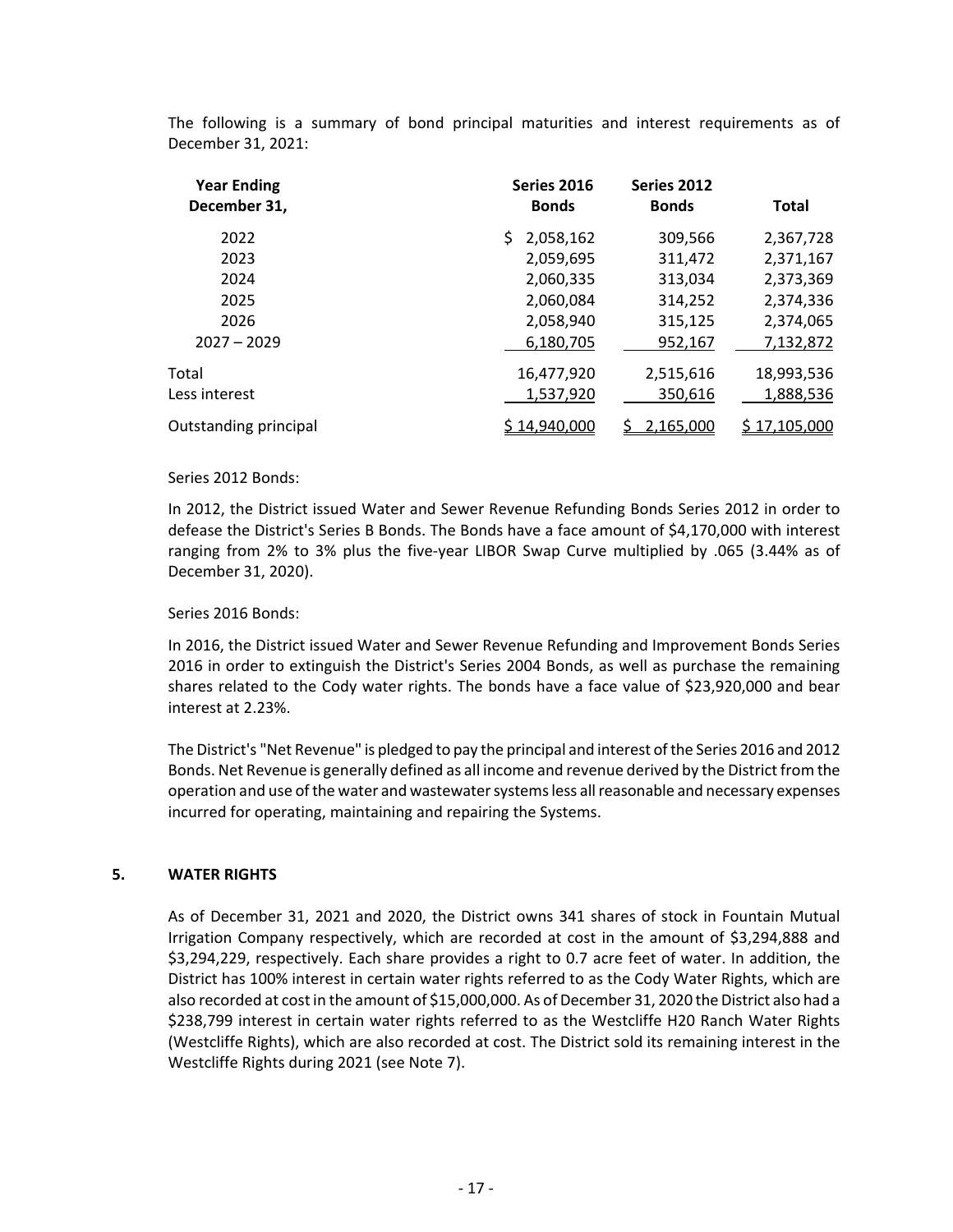#### **6. DEPOSITS**

The Colorado Public Deposit Protection Act, (PDPA) requires that all units of local government deposit cash into eligible public depositories as determined by state regulators. Amounts on deposit in excess of federal insurance levels must be collateralized. The eligible collateral is determined by the PDPA which allowsthe institution to create a single collateral pool for all public funds. The pool isto be maintained by another institution, or held in trust for all the uninsured public deposits as a group. The market value of the collateral must be at least equal to 102% of the aggregate uninsured deposits.

At December 31, 2021 and 2020, the carrying amount of the District's cash was \$66,369,235 and \$46,178,630, respectively, and the bank balances were  $$64,135,745$  and \$46,263,149, respectively. Of the bank balances, \$250,000 was covered by federal depository insurance and \$63,885,745 and \$46,013,149 as of December 31, 2021 and 2020, respectively is required by Colorado statutes to be collateralized with securities held by the pledging financial institution's trust department in the District's name.

### **7. WATER PURCHASE COMMITMENTS**

#### Fountain Valley Authority:

Fountain Valley Authority (the Authority) is a political subdivision of the State of Colorado formed in 1979 for the primary purpose of constructing and operating a water treatment plant for its five customers, each of which owns and operates a water system. The District has a 7.46% share in the Authority and is a customer of the Authority. The Authority has entered into a watertreatment and delivery contract with its five customers in which each customer agrees to pay the Authority its proportionate share of all costs, including bonded indebtedness, whether or not such customer requests or receives any treated water.

In addition, the Authority has conveyance contracts with the United States Department of the Interior through the Southeastern Colorado Water Conservancy District which has constructed a conduit from the Pueblo Reservoir to the site of the water treatment plant. Construction costs of this project will be reimbursed with interest over a 40‐year period by conveyance service rates based upon the scheduled acre feet of water to be conveyed for each customer.

The District's participation is 1,500 acre‐feet (7.46% of the total). The Authority charges contract participants amounts necessary to recover its construction costs and to purchase and treat the raw water. Total expenses under this arrangement were \$979,126 and \$971,533 for the years ended December 31, 2021 and 2020, respectively.

#### 1997 Master Lease of Water:

In 1997, the District entered into a perpetual Master Lease of Water (Water Lease) that was subsequently amended in 2009, under which the District agreed to pay the lessor for the first six years of the lease a payment of \$125 per acre‐foot at the bottom of the well for all water pumped. Terms of the Water Lease require the District to acquire a minimum of 1,000 acre feet annually. The lease provides that on March 1, 2003 and on each ten‐year anniversary thereafter, the lease payment per acre‐foot is to be adjusted to the then market value. Each year after a market value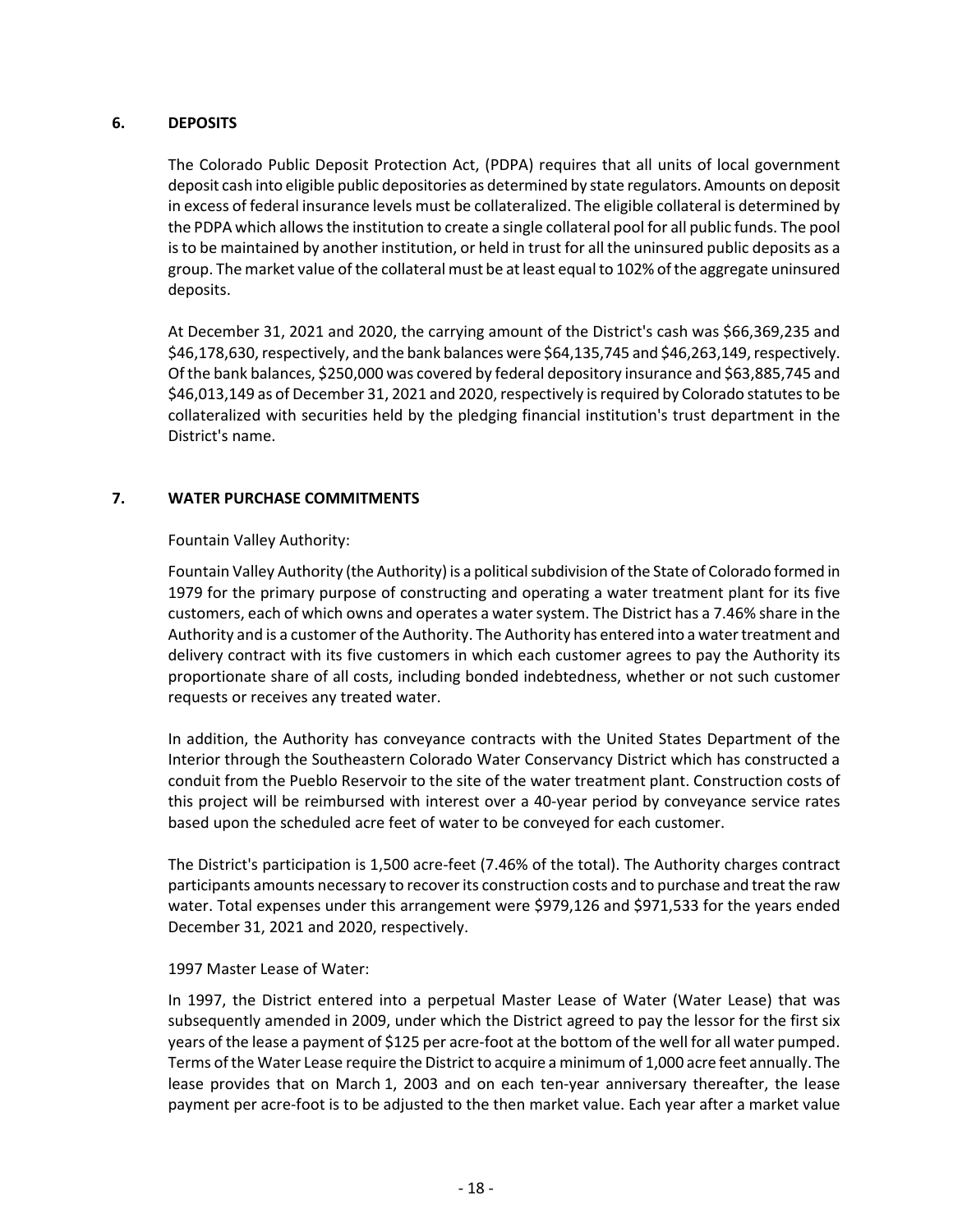determination has been made and until the next market value determination, annual adjustments shall be made to the lease rate pursuant to the CPI. Effective March 1, 2021 and 2020, the rate was \$218 and \$214 per acre foot, respectively.

#### 2006 Water Rights Agreement:

In December 2006, the District, together with Security Water District (Security), entered into a perpetual Water Rights Agreement with Pikes Peak Community Foundation to lease approximately 1,350 acre feet of water per year. Terms of the agreement provide for the District and Security each receiving, and paying for, one half of the water available and include future annual CPI adjustments to lease payments. Concurrent with the lease, the District and Security entered into a Water Rights Sublease with the City of Fountain (Fountain) to lease to Fountain approximately 1,125 acre feet of water per year through December 2011. The agreement was amended in March 2012 to extend the initial sublease period through December 31, 2016. Commencing January 1, 2017, Fountain has the continuing right to lease waterthat the District and Security are unable to use or do not wish to use. Also, commencing January 1, 2017, Fountain is entitled to lease, in perpetuity, 10% ofthe amount of water available under the Water Rights Lease Agreement with Pikes Peak Community Foundation. The District and Security will share the remaining water 45% each. Additional terms of the Water Rights Sublease require Fountain to pay for the necessary well rehabilitation and pipeline installations with an understanding that the District and Security will reimburse Fountain for twothirds of the costs of infrastructure that benefits them, at such time as the District and Security cease to sublet their water to Fountain.

### Westcliffe Water:

In 2008, the District entered into an agreement with Fountain and the owner of H20 Ranch (the Ranch) in Westcliffe, Colorado, the owner of 486 acres and certain water rights. Terms of the agreement provided for Fountain to buy the Ranch and the appurtenant water rights for \$3,500,000, including \$2,000,000 at closing and a note for \$1,500,000 due in monthly installments of \$12,000 including interest at 7%. The District is a party to this agreement and, in a separate agreement with Fountain, agreed to reimburse Fountain for 50% of the costs incurred in the original deal in exchange for 50% of the water which becomes decreed for municipal use.

During 2015, Fountain made a payment to Westcliffe Water of \$2,191,178 towards the \$3,500,000 agreed upon purchase price. As such, the District reimbursed the City of Fountain \$1,095,589 (50%). As a result of this payment by the District and fees paid in 2016, the amount of the interest in the Westcliffe Water Rights is \$1,096,584 as of December 31, 2019. During 2019, the District entered into an agreement with Fountain to sell the District's 50% interest over three installments. The amount of the interest in the Westcliffe Water Rights is \$0 and \$238,799 as of December 31, 2021 and 2020, respectively.

### **8. RISK MANAGEMENT**

The District is exposed to various risks of losses related to torts; theft of, damage to and destruction of assets; errors and omissions; injuries to employees; and natural disasters.

The District carries commercial insurance for these risks of loss, including worker's compensation and employee health and accident insurance. There were no claims resulting from these risks that exceeded commercial insurance coverage during 2021 and 2020.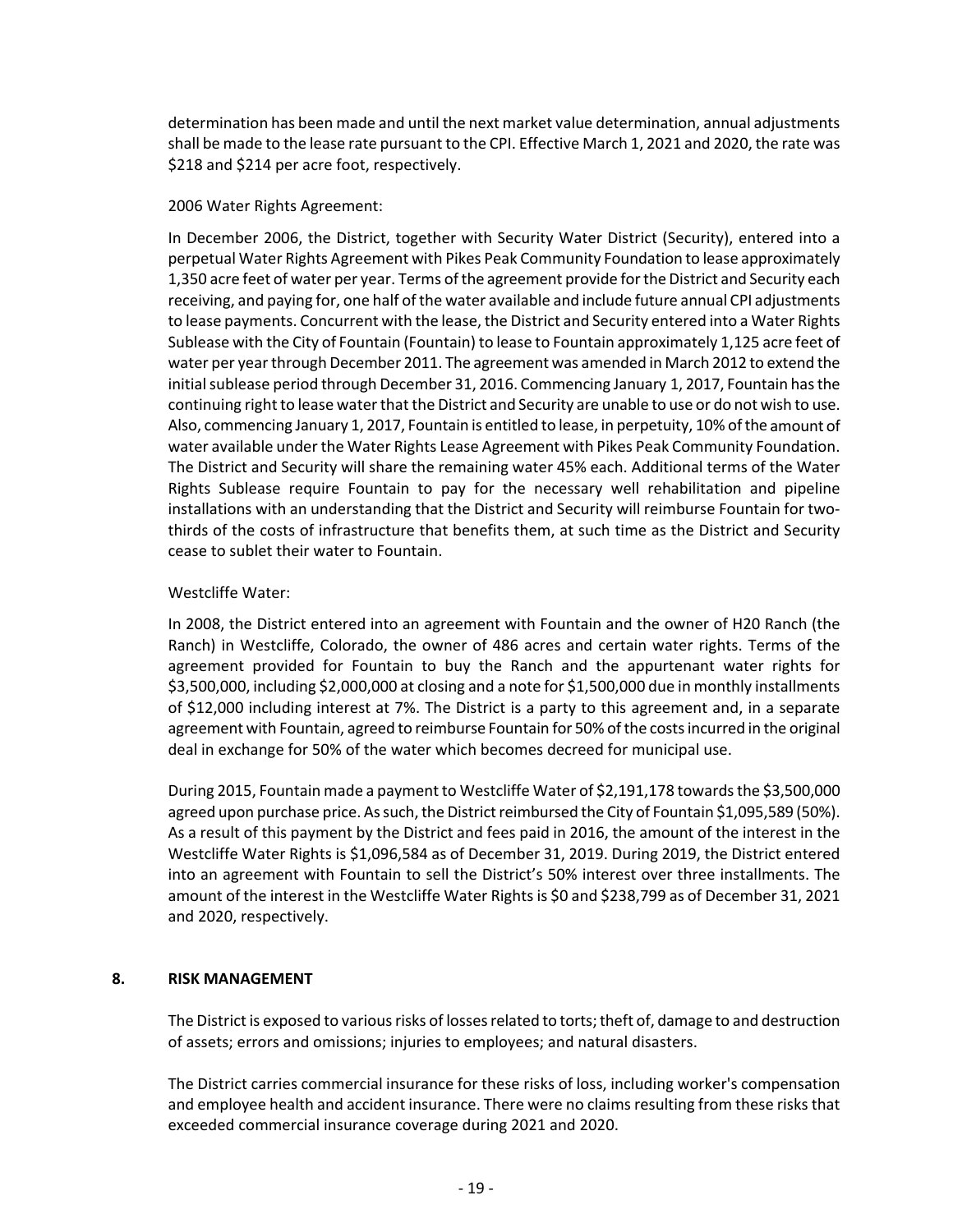#### **9. TAX, SPENDING AND DEBT LIMITATIONS**

In November 1992 Colorado voters approved Amendment 1 to the state Constitution which is commonly known as the Taxpayer's Bill of Rights or the TABOR Amendment. The amendment applies to all units of local government and limits taxes, spending, revenue, and multi‐year debt (excepting bond refundings to lower interest rates and adding employees to pension plans). The amendment does not apply to units of local government that are defined as an "Enterprise".

Enterprises, defined as government‐owned businesses authorized to issue revenue bonds and receiving less than 10% of annual revenue in grants from all state and local governments combined, are excluded from the provisions of TABOR. The District's management believessubstantially all of its operations qualify for this exclusion. Therefore, the District adopted a resolution pursuant to CRS 37‐45.1‐101 et seq. to establish a water activity enterprise.

The District's management believes it is in compliance with the provisions of TABOR. However, TABOR is complex and subject to interpretation. Many of the provisions, including the interpretation of qualification as an Enterprise will require judicial interpretation.

#### **10. PENSION PLAN**

The District contributes to the Colorado County Officials and Employees Retirement System (CCOERS), a cost‐sharing multiple‐employer defined contribution pension plan administered by the Colorado County Officials and Employees Retirement Association (CCOERA). CCOERS provides pension benefits and deferred compensation for members and beneficiaries. Employeesregularly employed on a full-time basis for five months a year and having completed 90 days of service are eligible for the plan and participants become fully vested 12 months later. Plan members and the District are required to contribute at a rate set by statute. The contribution requirements of plan members and the District are established under Title 24, Article 54, Part 101 of the Colorado Revised Statutes (CRS), as amended. The District is required to contribute between 3% and 6% of the participant's compensation. The District's board approved rate is 5% of compensation. Total contributions made by the District for the years ended December 31, 2021 and 2020 were \$100,235 and \$94,562, respectively.

CCOERA issues a publicly available annual financial report that includes financial statements and required supplementary information for CCOERS. That report may be obtained by writing to CCOERA, 4949 South Syracuse Street, Suite 400, Denver, Colorado 80237 or by calling CCOERA at 1‐800‐352‐0313.

#### **11. JOINT FACILITIES OPERATING AGREEMENT**

The District has a Joint Facilities Operating Agreement (Agreement) with the City of Fountain (Fountain), Colorado. The purpose ofthe Agreementisto provide forthe ownership, operation, and use of water storage tanks and related facilities. Under the Agreement, the facilities were constructed at a cost of \$2,623,177 shared equally by the District and Fountain.

The District provides day‐to‐day operational control and revenues and costs generally are shared equally.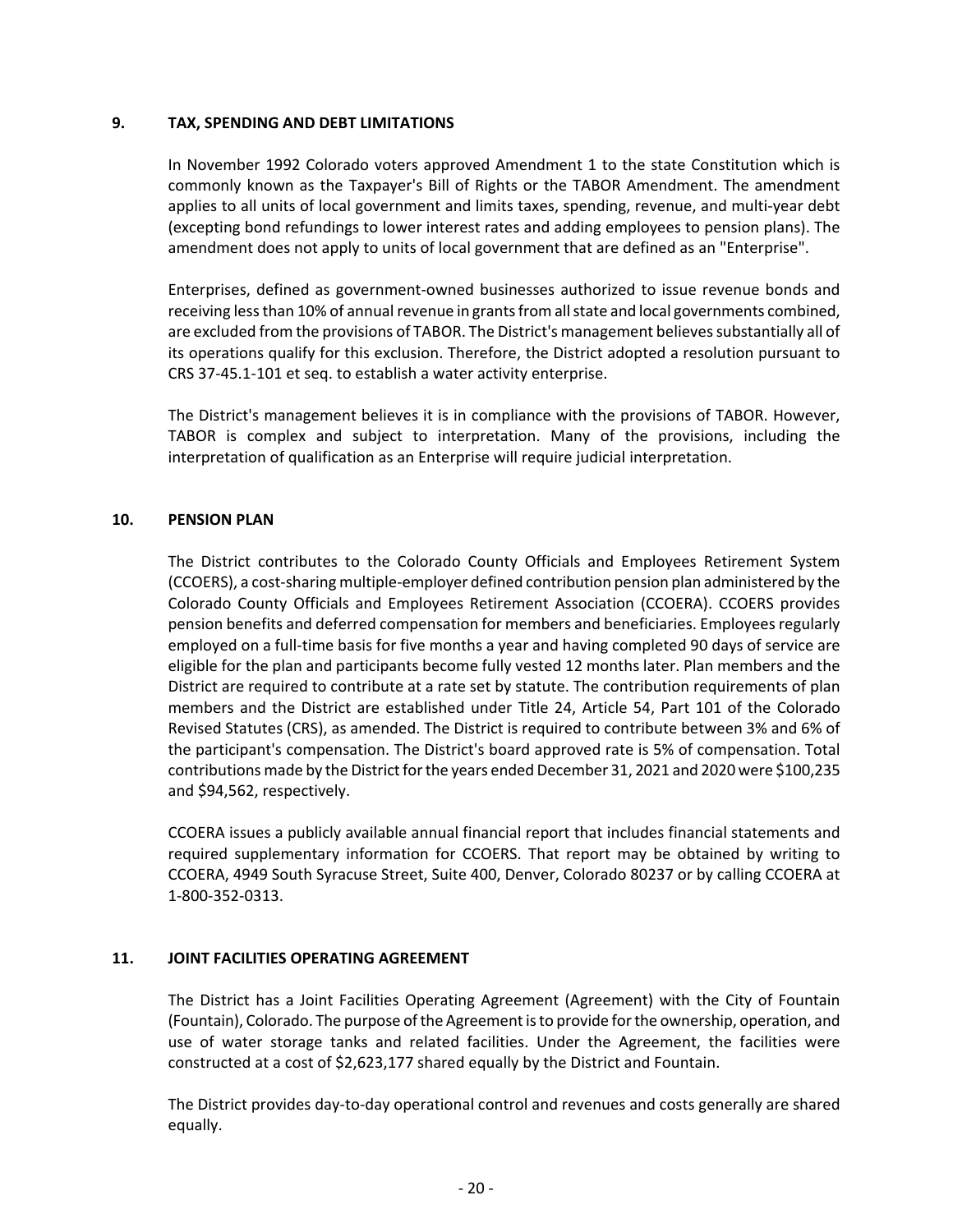### **12. WIDEFIELD AQUIFER RECHARGE ASSOCIATION**

During 2003, the District entered into an agreement with Security Water District (Security) to form the Widefield Aquifer Recharge Association (the Association), made up of the District and Security as members. The Association was formed to engage in the planning, evaluation, design and financial feasibility of jointly developing a public water treatment and supply facility that would utilize certain water rights controlled by the Members. In 2008, the agreement was amended for the purpose of including the City of Fountain (Fountain) into the Association. The Association's purpose continues to be the same and will ultimately utilize water rights of the Members to enhance each Member's developed water supply. The Association will continue until the earlier of: (a) the execution of a new agreement between the parties, (b) the withdrawal of a member, (c) the mutual agreement of the Members to dissolve or (d) December 31, 2016, unless the term of the Association is extended by mutual agreement of the Members. During 2019, the agreement was renewed through May 1, 2025. The Association is governed by a Board of Directors which consists of a representative from each of the Member entities. Each member contributes one third (1/3) of the annual operating budget. There were no District contributions in both 2021 and 2020. The Association had \$86,702 and \$35,176 of cash remaining at December 31, 2021 and 2020, respectively.

### **13. COMMITMENTS AND CONTINGENCIES**

On December 18, 2007, the District entered into an operating agreement with the Security Water District and the City of Fountain. The operating agreement detailsthe responsibilities of each entity for operations of the Venetucci Well Field, which is under lease by the District. Under the operating agreement, Fountain is responsible for the initial development, construction and ownership of a facility, which is eventually to be jointly owned, for the initial sublease period from January 1, 2007 through December 31, 2011. After the initial sublease period, the District is required to reimburse Fountain for 1/3 of the depreciated costs incurred during the initial sublease period for development and construction of the jointly owned facility, and the District will have joint ownership in the facility. Upon termination of the initial sublease, all operating costs for the jointly owned facility are allocated based on the respective entity's ownership of the jointly owned facility and all operating costs for the jointly constructed facility are allocated based on use and benefit that the entities incur from the jointly constructed facility. The District will be responsible for 45% of operating costs for the jointly owned facility. The agreement was amended in March 2012 to extend the initial sublease period through December 31, 2016. However, due to water contamination issues, the lease of the Venetucci Well Field was suspended until resolved. In 2020, the City of Fountain requested reimbursement for costs in the amount of \$739,418. In 2020 and 2021, the District examined the City of Fountain records, evaluated the terms of the agreement, and determined that the District owed the City of Fountain \$582,883. Such amount was paid in February 2021, and recognized as a capital asset by the District. The difference remains uncontested.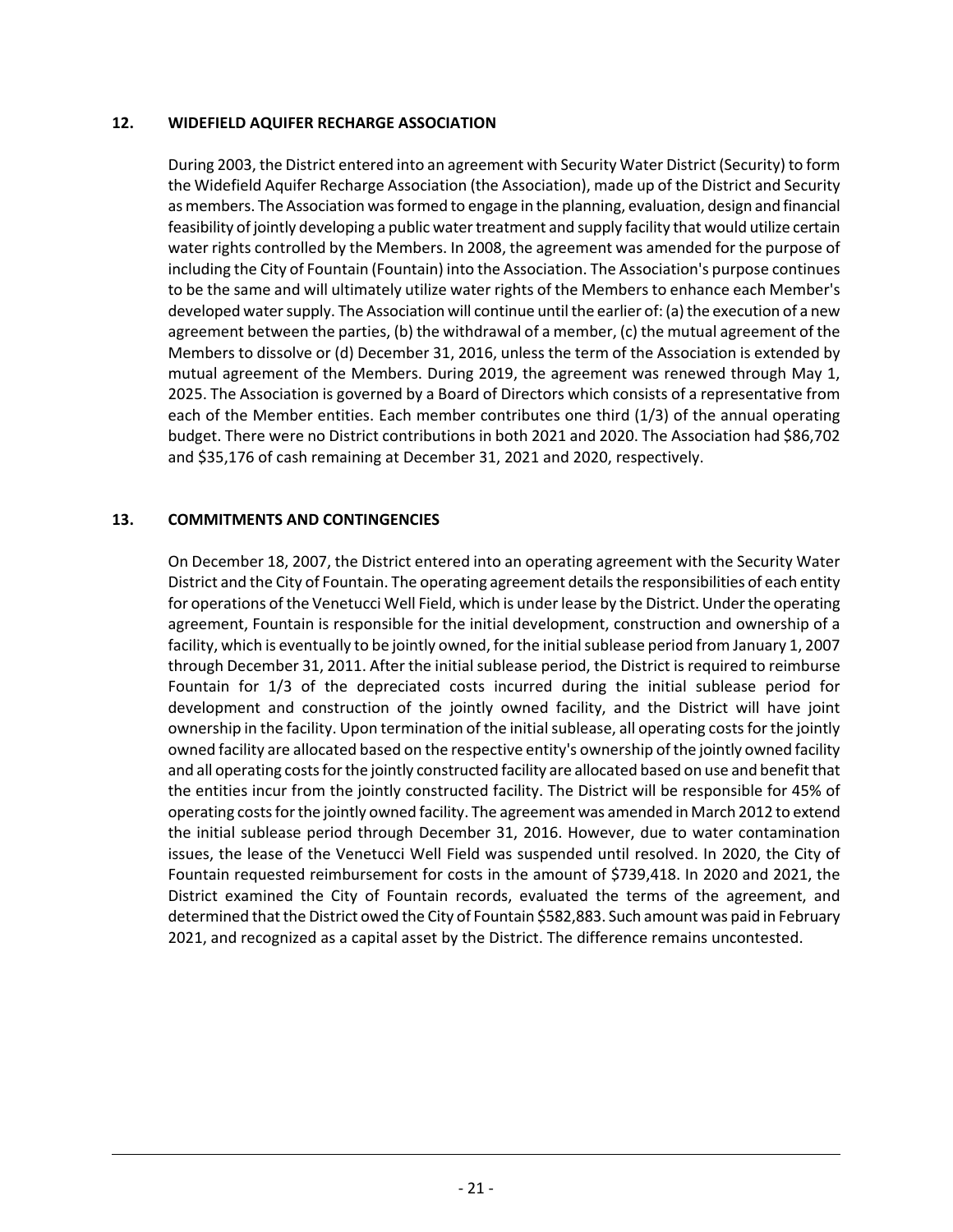**SUPPLEMENTAL SCHEDULE**